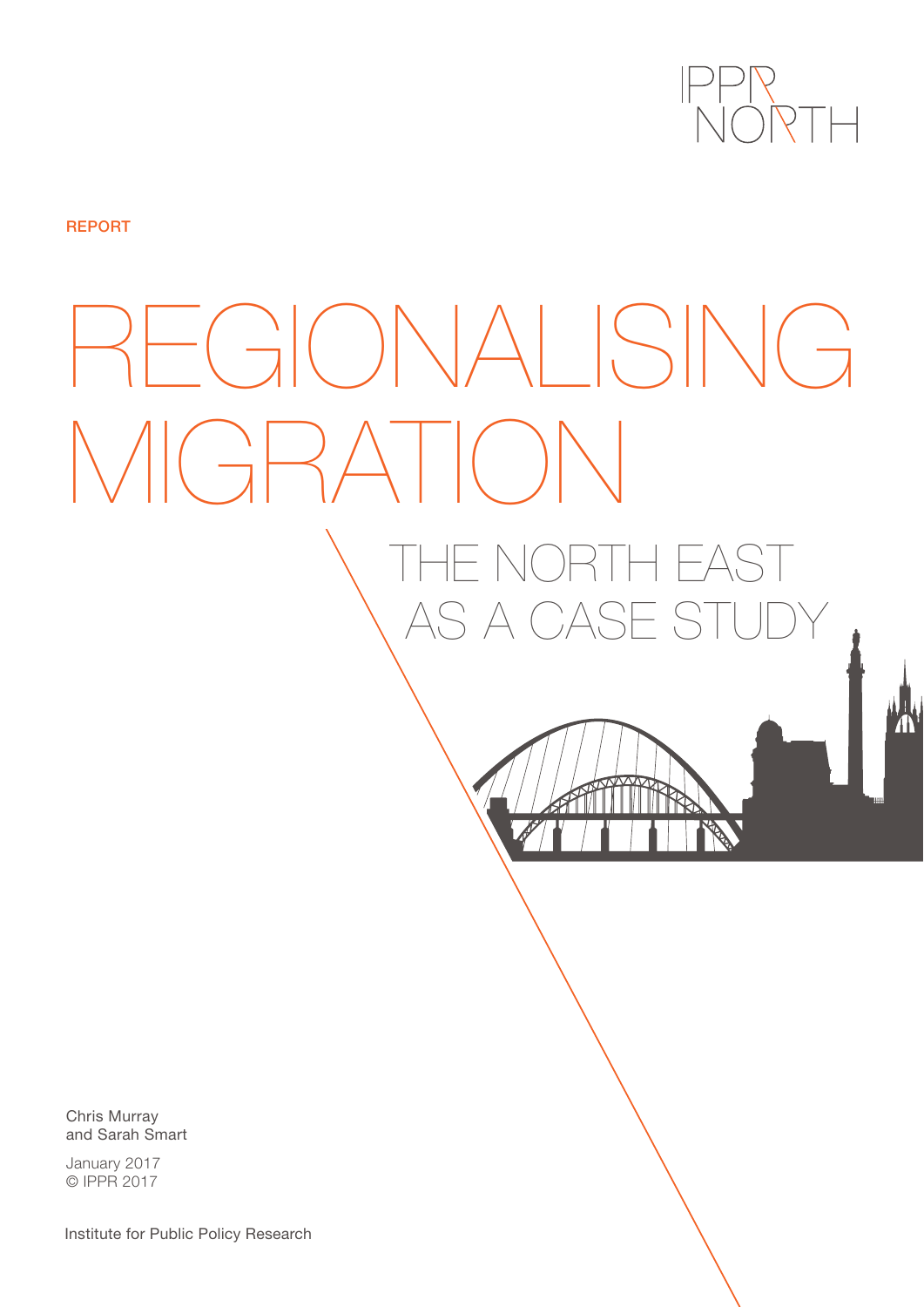#### ABOUT IPPR NORTH

IPPR North is IPPR's dedicated thinktank for the North of England. With its head office in Manchester and representatives in Newcastle, IPPR North's research, together with our stimulating and varied events programme, seeks to produce innovative policy ideas for fair, democratic and sustainable communities across the North of England.

IPPR's purpose is to conduct and promote research into, and the education of the public in, the economic, social and political sciences, science and technology, the voluntary sector and social enterprise, public services, and industry and commerce.

#### IPPR North

13th Floor, City Tower Piccadilly Plaza, Manchester M1 4BT T: +44 (0)161 694 9680 E: north@ippr.org www.ippr.org/north Registered charity no: 800065 (England and Wales), SC046557 (Scotland).

This paper was first published in January 2017. © 2017 The contents and opinions expressed in this paper are those of the authors' only.

SUPPORTED BY



# NEW IDEAS for CHANGE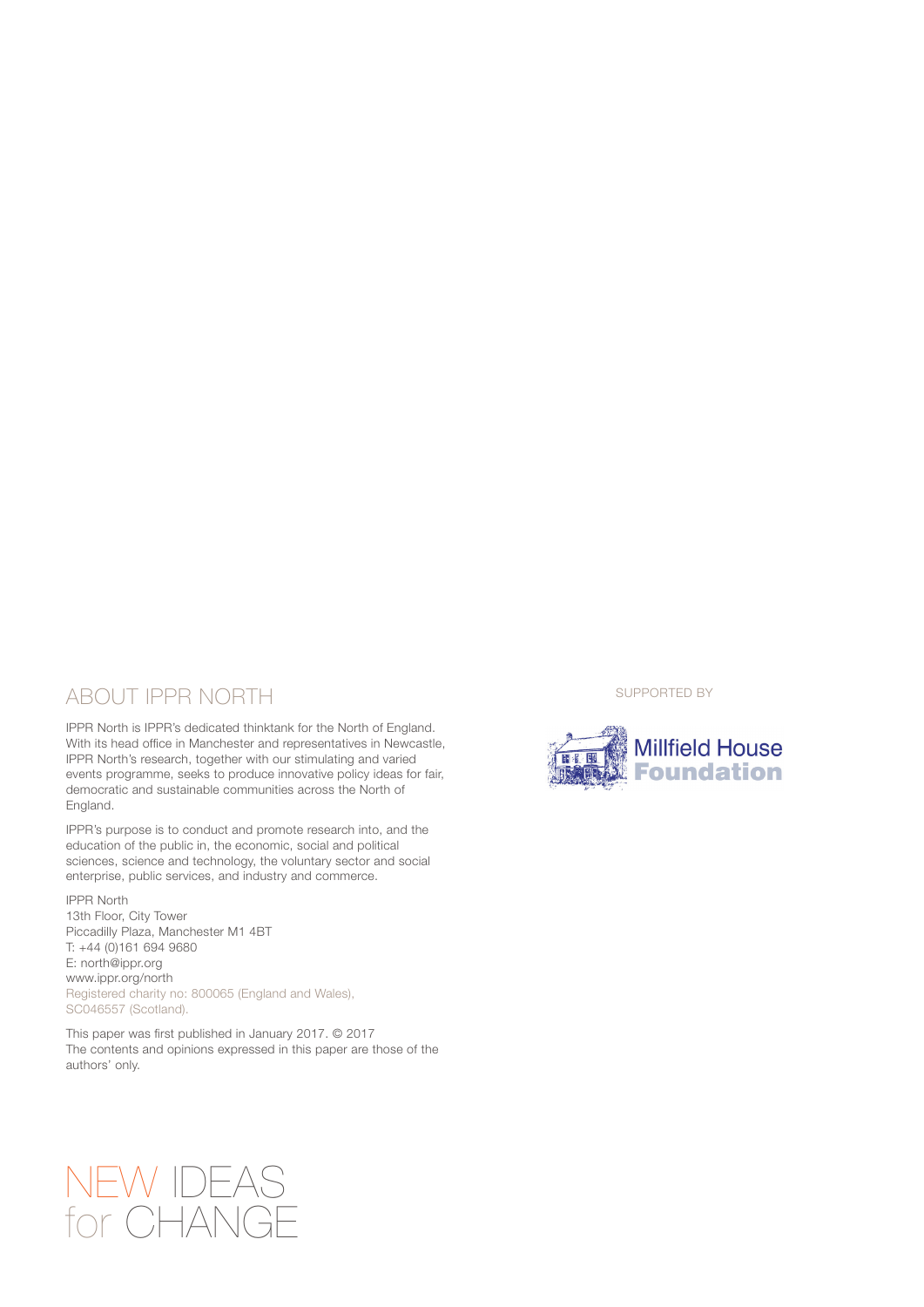# **CONTENTS**

| 2. Economic and demographic challenges in the North East  7                                                                                                                |  |
|----------------------------------------------------------------------------------------------------------------------------------------------------------------------------|--|
| Using migration to boost innovation and productivity  14<br>Migrants and the North East's higher education sector 17                                                       |  |
| 4. Delivering a North East approach to migration  21<br>New opportunities for a regional approach in the UK 25<br>Recommendations for a regionalised approach to migration |  |
| 5. How to address concerns regarding increasing migration  30<br>Recommendations for actions to manage social tensions  30                                                 |  |
|                                                                                                                                                                            |  |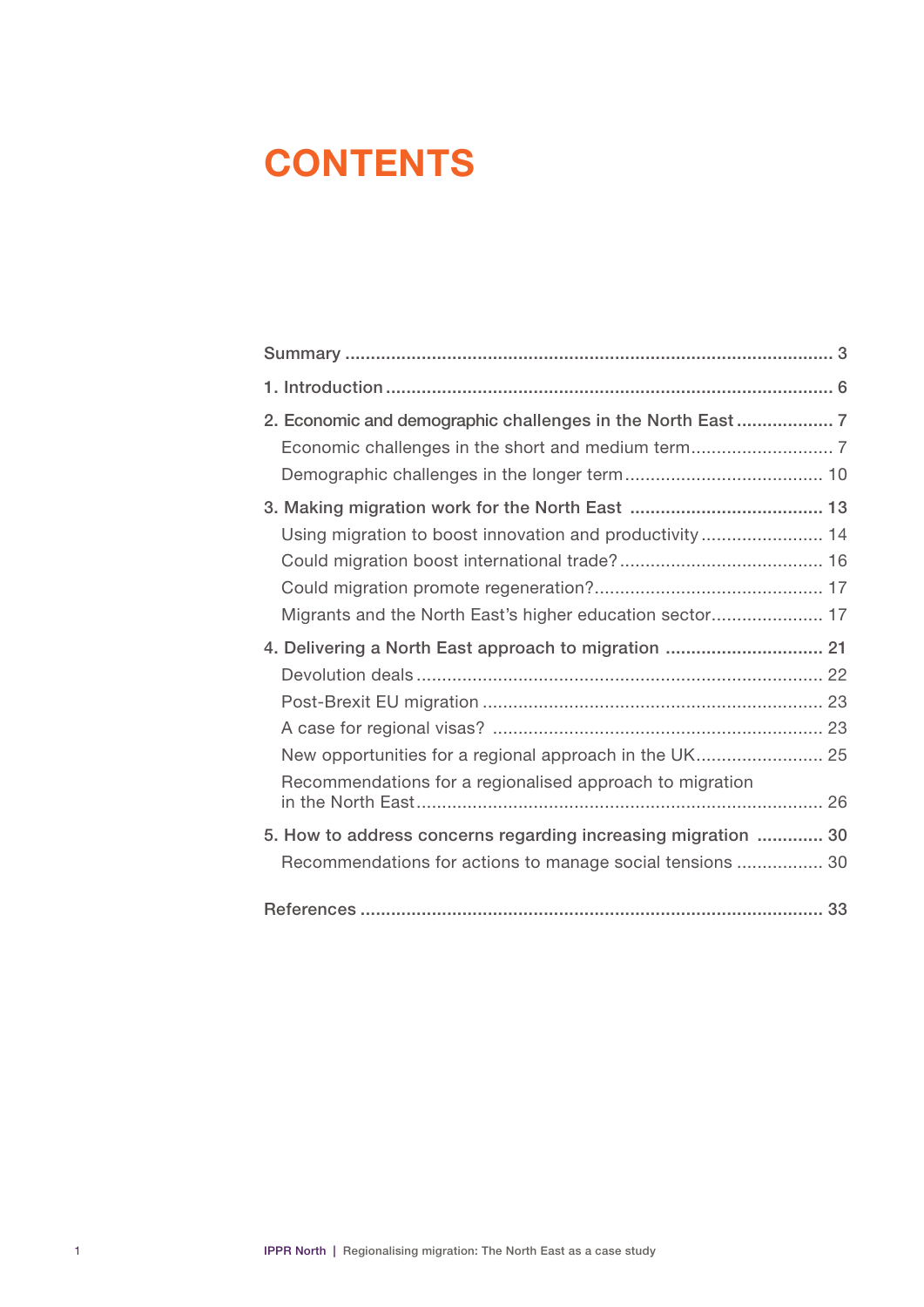#### ABOUT THE AUTHORS

Chris Murray is a research fellow at IPPR.

Sarah Smart was the IPPR North–Millfield House Foundation Research Fellow for 2015/2016 at the time this report was drafted.

#### ACKNOWLEDGMENTS

IPPR North is very grateful to Sarah Smart who co-authored this report. Sarah was the 2015/16 IPPR North–Millfield House Foundation research fellow. We are grateful to the Millfield House Foundation for its ongoing support for IPPR North's wider research programme in the North East.At IPPR we would also like particularly to thank Anna Round, Phoebe Griffith, Ed Cox and Ash Singleton. This report is part of our programme of work looking at the impact of immigration and integration on the UK's cities and regions, funded by the Paul Hamlyn Project.

#### Download

This document is available to download as a free PDF and in other formats at: [http://www.ippr.org/publications/r](http://www.ippr.org/publications/regionalising-migration-the-north-east-as-a-case-study)egionalising-migration-the-north-east-as-a-case-study

#### **Citation**

If you are using this document in your own writing, our preferred citation is:

Smart S and Murray C (2017) *Regionalising migration policy: The North East as a case study*, IPPR North. [http://www.ippr.org/publications/regionalising-migration-the-north-east-as-a](http://www.ippr.org/publications/regionalising-migration-the-north-east-as-a-case-study)[case-study](http://www.ippr.org/publications/regionalising-migration-the-north-east-as-a-case-study)

#### Permission to share

This document is published under a creative commons licence: Attribution-NonCommercial-NoDerivs 2.0 UK <http://creativecommons.org/licenses/by-nc-nd/2.0/uk/> For commercial use, please contact<info@ippr.org>

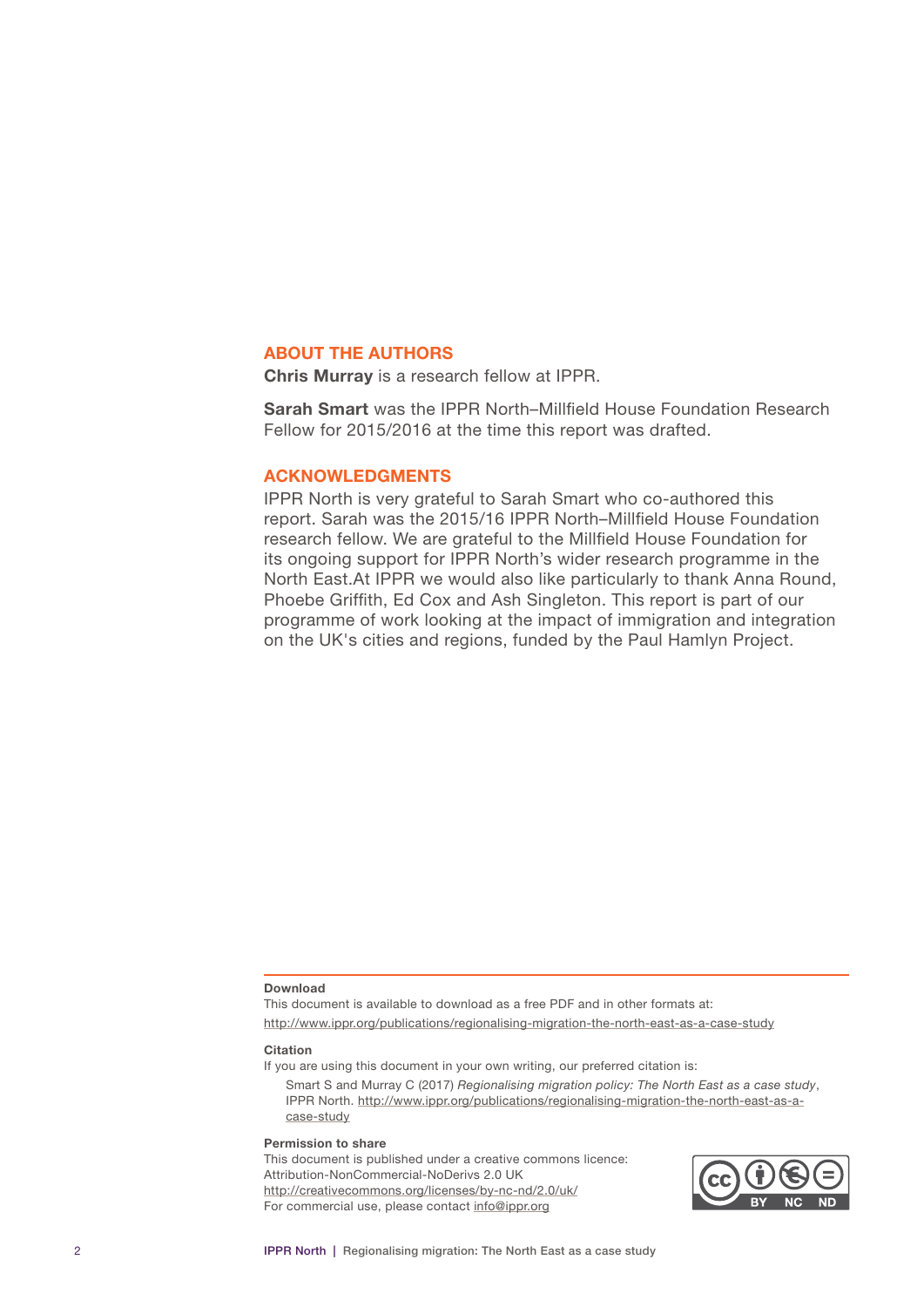# <span id="page-4-0"></span>SUMMARY

#### 60 SECOND SUMMARY

The outcome of the EU referendum makes it likely that the UK could leave the EU free movement zone and substantially reconfigure its broader immigration system. This provides an opportunity to think freshly and innovatively about how migration can best serve Britain's communities. Devolution deals to date have not featured greater local control over migration policy, despite growing recognition that different areas have different experiences of migration's benefits and disadvantages. This is largely because EU migrants have had the freedom to move and work across all regions of the UK. Yet the vote for Brexit means we should consider whether a more regionalised approach to immigration is possible and desirable.

This report takes the North East as a case study: a region of England that faces acute demographic challenges, skills gaps and productivity and investment challenges, as well as local concerns around migration. If harnessed properly, and managed in a controlled and effective way, a regionally-specific approach to migration could be part of the solution to the North East's current and future challenges.

Two factors make a regionally tailored approach to migration possible. Firstly, the Brexit vote means the government is considering the most substantial changes to immigration policy in decades, as it evaluates losing free movement within the EU and wider migration reforms. Secondly, a system of tough controls and frontline enforcement offers administrative capacity that was hitherto infeasible.

A tailored approach could ensure that future migration complements the skills of existing workers and gives the North East greater capacity to manage social change sensitively. The region could achieve this through provision of special work visas, compiling a regional shortage occupation list, providing measures to attract high value investors, and targeted action on social integration.

#### **SUMMARY**

From the creation of the devolved administrations in 1999 through to the ongoing devolution deals, the 21st century has seen the apparatus of the British state becoming far more regionally diverse. Simultaneously, there has been growing recognition that the advantages and challenges brought by migration vary significantly across different parts of Britain – an idea brought home by the EU referendum. Yet migration policy remains entirely centrally administered, with Westminster making decisions that have blanket effects across the whole UK.

Since 2010, both the Coalition and Conservative governments have adopted, rightly, more devolved approaches to economic growth and public service reform. Yet despite the significance of migration to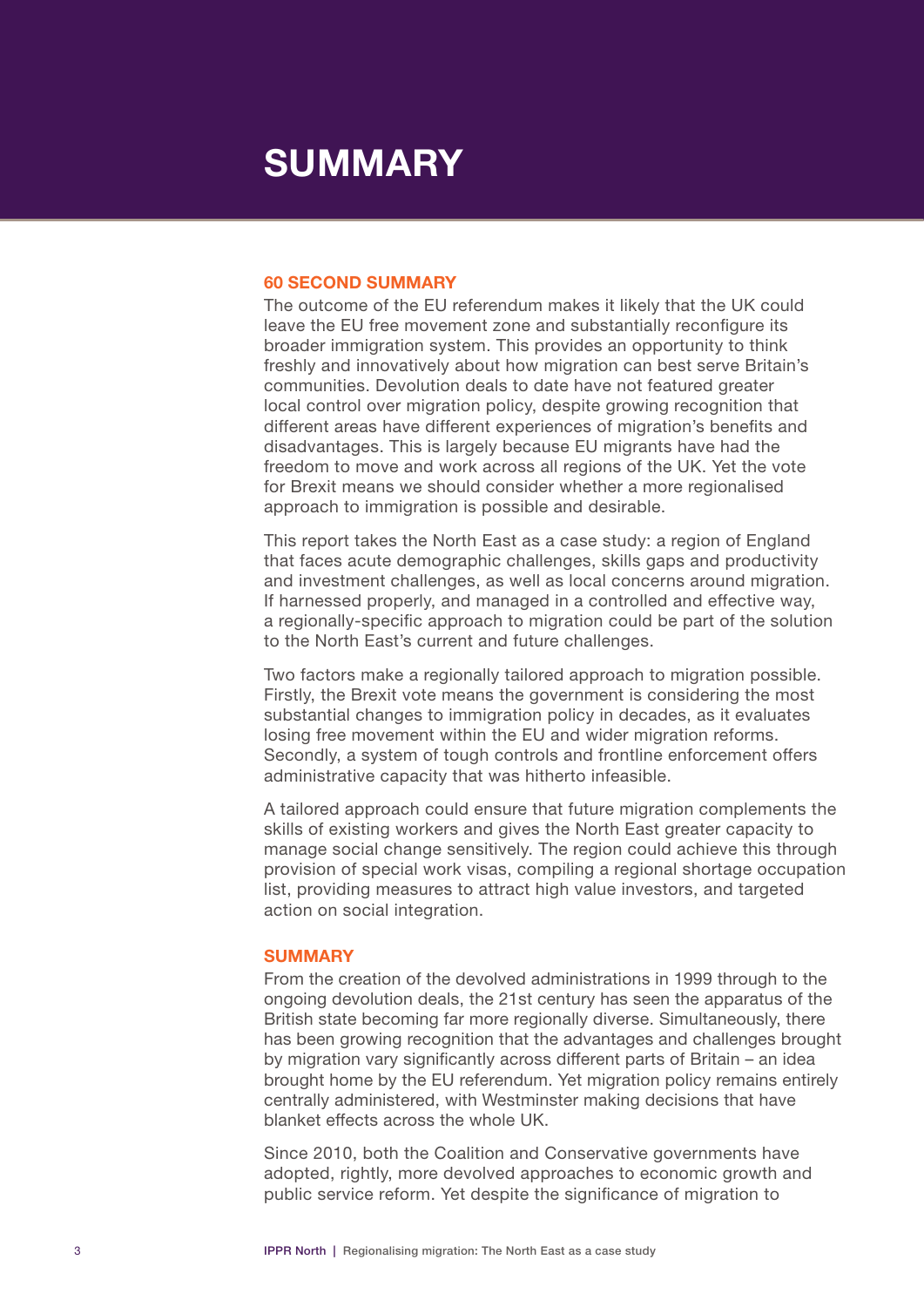economic prosperity, to date no devolution deal has included the ability for a mayor or combined authority to exercise any local discretion over, or input into, migration policy.

Concerns about immigration fuelled the Brexit debate and the subsequent approach taken by the new government. It seems unlikely that Britain will retain its current arrangements on free movement for EU citizens. The leave vote has made migration policy a matter of significant regional concern, with administrations in London, Belfast, Edinburgh and Cardiff arguing that aspects of migration policy be specially negotiated or devolved in order to satisfy the particular requirements of the regional economy in each location, and its business and political leadership.

It would be a mistake to think only of the devolved administrations in considering the regional dimension of migration. There are good economic reasons why other parts of the country might also require a regionally tailored approach to the skills it might want to attract – or deter – from overseas, including in parts of the country where a majority voted to leave.

#### Challenges in the North East

The North East of England is a region in which 58 per cent of the population voted to leave the EU. Immigration may have featured highly among the reasons for this outcome nationally, but the North East is a region where there has been relatively little EU and non-EU migration. The region faces some significant economic challenges in the years ahead, not least as a result of an ageing population and the skills shortages that this demographic challenge brings. While upskilling the local population must remain the key component of any approach to economic development, a tailored approach to migration could provide a crucial complement to create more and better jobs.

Rather than assuming that the North East's vote to leave was a call to close the borders, this report shows that a more locally tailored migration policy could reassure people that immigration is being approached on their own regional terms to support economic growth and to deliver local benefits. The risk for the North East is that a new migration framework is developed that works better for other, more economically prosperous, parts of the UK. If the vote to leave the EU was a vote for greater control, that would be a poor response. An approach tailored to the North East's unique circumstances is therefore needed.

#### Tailoring migration policy regionally

There are unprecedented conditions that now make a regionally-tailored approach to migration possible. The Home Office has reformed the administration of Britain's immigration regime with, for example, the introduction of migrant identity cards, and the legal duty on employers, banks and landlords to verify immigration status. Previously, it would have been impossible to enforce a regionalised component of Britain's immigration policy. This is no longer the case.

There are also successful precedents overseas. In Canada, for example, provinces sign special agreements with the federal government so that they can target and nominate migrants according to local economic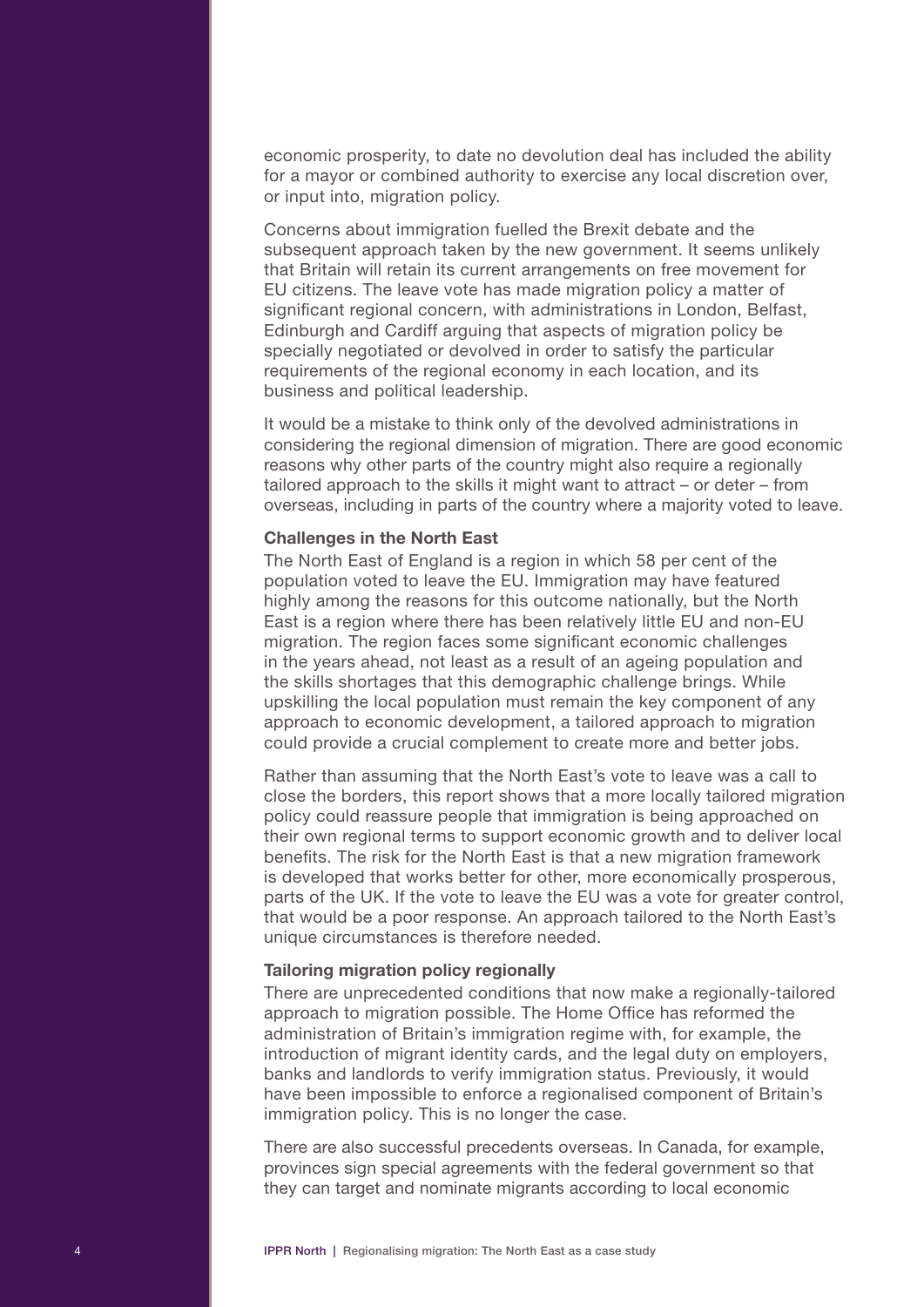needs. In Australia, regional visas are part of the points-based immigration system, with variations in thresholds making it slightly easier for migrants to enter certain states and territories which, like the North East, are keen to attract skilled migrants who might otherwise be drawn elsewhere.

#### Recommendations

This case study sets out how a tailored, regionalised approach to migration could address some of the economic and demographic challenges the North East faces. Under such a system, policymakers would have to address certain issues to ensure future migration complements the skills base of existing workers and that social change is sensitively managed.

We present a series of recommendations on how to develop a regionalised approach to migration:

- The creation of a **North East post-study work visa**, to allow international students with critical skills who have graduated from local universities to stay and work locally after their course.
- The introduction of a North East shortage occupation list, as a supplement to the national version. The North East should be able to attract key migrants directly to the region, whose presence will improve the quality of the job offer for local people.
- **Devolution of the tier 1 (investor) visa conditions to the North East** Combined Authority, to attract foreign investment and entrepreneurs, boosting output through migrant workers to generate a multiplier effect to create additional jobs.

We also recommend the following social and integration actions that local authorities should undertake to manage the impact of strategic migration, to reassure local communities and managing the social change migration brings.

- Improve employment prospects for the entire community.
- Tackle exploitation.
- Ambitious measures to ensure the existing community is not disadvantaged by the arrival of migrants, through affirmative action for local candidates, extra integration work funded by a levy on employers recruiting high numbers of migrants.
- A thorough, ongoing consultative exercise with the local community to assess the impact of migration on people's lives with a lead officer responsible for brokering solutions.
- Ensure appropriate service provision and accommodation for the entire community.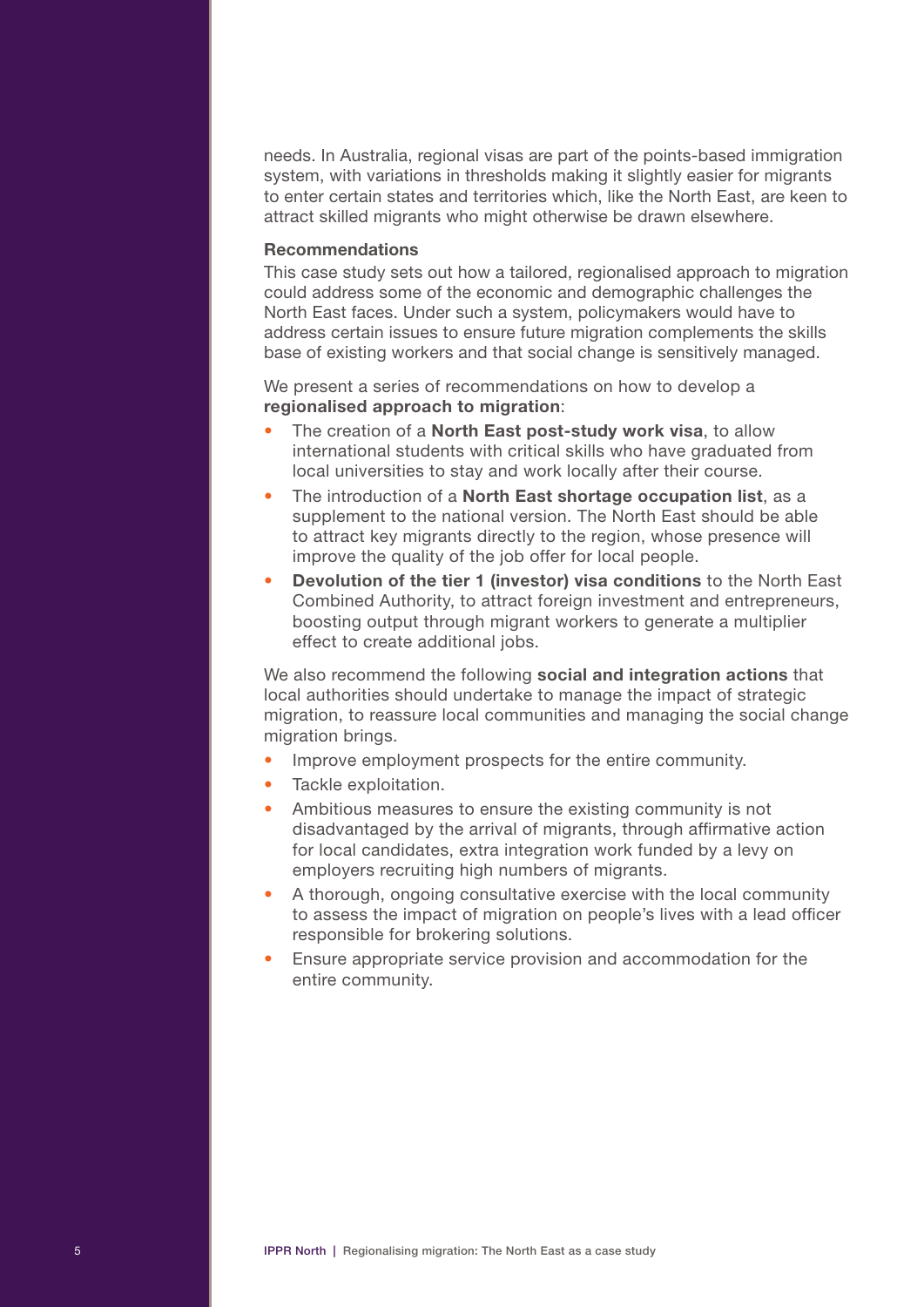# <span id="page-7-0"></span>1. INTRODUCTION

The economic difficulties facing the North East of England since the decline of its heavy industries are on course to be exacerbated by demographic trends. The population is growing at a slower rate than in the rest of England. The average age is older than in the rest of the country and the people are ageing at a faster rate. Its population is one of England's sickest (CfHSCINE 2016). The region faces high unemployment, skills shortages and low productivity.

In part, these problems are more acute compared with other English regions because the North East has seen far lower levels of immigration seen than in the rest of the country. In regions of the UK that have seen higher migration flows, such as London and the South East, the demographic trends are less worrying as migrants are generally younger and have more children than the average citizen, contributing to the working-age population.

This report sets out how a tailored, regionalised approach to migration could address some of these economic and demographic challenges. We explain how such a system could work and the issues policymakers would have to address to ensure future migration complements the skills base of existing workers and social change is sensitively managed.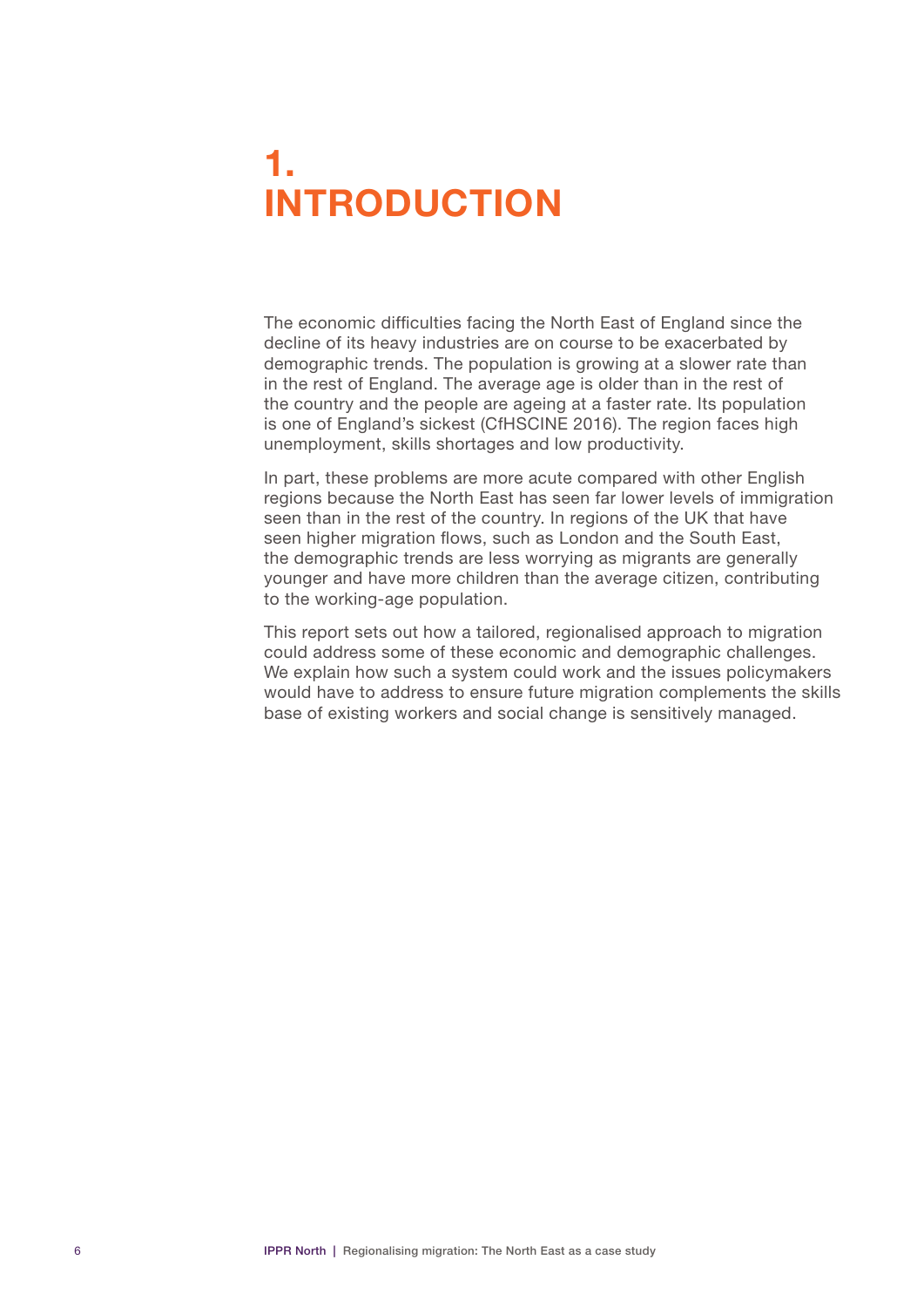## <span id="page-8-0"></span>2. ECONOMIC AND DEMOGRAPHIC CHALLENGES IN THE NORTH EAST

In this chapter, we set out the region's economic and demographic trajectory, in response to which a targeted, managed immigration policy could provide a means of fostering growth and reduced unemployment.

#### ECONOMIC CHALLENGES IN THE SHORT AND MEDIUM TERM

The North East has the highest unemployment rate in the UK. In the year to June 2016, all 12 of the region's local authorities have unemployment rates higher than the national average (Nomis 2016). A key component of the region's response to high levels of unemployment is job creation. The North East local enterprise partnership set out a vision in its North East Strategic Economic Plan, pledging that 'by 2024 our economy will provide over one million jobs, representing 100,000 new jobs and equivalent to an eleven per cent increase in jobs' (North East LEP 2014: 5).

#### Skills shortages

Aspirations to increase employment opportunities for the North East's residents are hampered by clear skills shortages in the region's labour market. IPPR's *State of the North* report highlighted that employers in the North consistently report skills gaps in their current workforce when recruiting (Cox et al 2016). Vivian et al (2015) found that, across the UK, 6 per cent of employers interviewed for the 2015 *Employer Skills Survey*  struggled to recruit staff with the right skills for the job, twice as many as in 2011. Nationally, 22.6 per cent of the vacancies identified were classified as being associated with skills shortages, but in the North East 23.5 per cent fell into this category. The North East had slightly more established workers (5.7 per cent compared with 5 per cent) who were judged by their employers as not being fully proficient to do their job. Overall, the proportion of vacancies associated with skills shortage has risen in recent years. While the resident labour force is upskilling to fill these gaps, this is not happening at a quick enough rate to offset the challenges it poses for local firms.

Rather than 'across the board' skills shortages and gaps, the North East faces pockets of skills issues that pose a major problem for certain industries. Most are concentrated in particular types of roles and sectors. Vivian et al (2015) found that the density of skills shortages varies considerably between types of work, as shown in figure 2.1.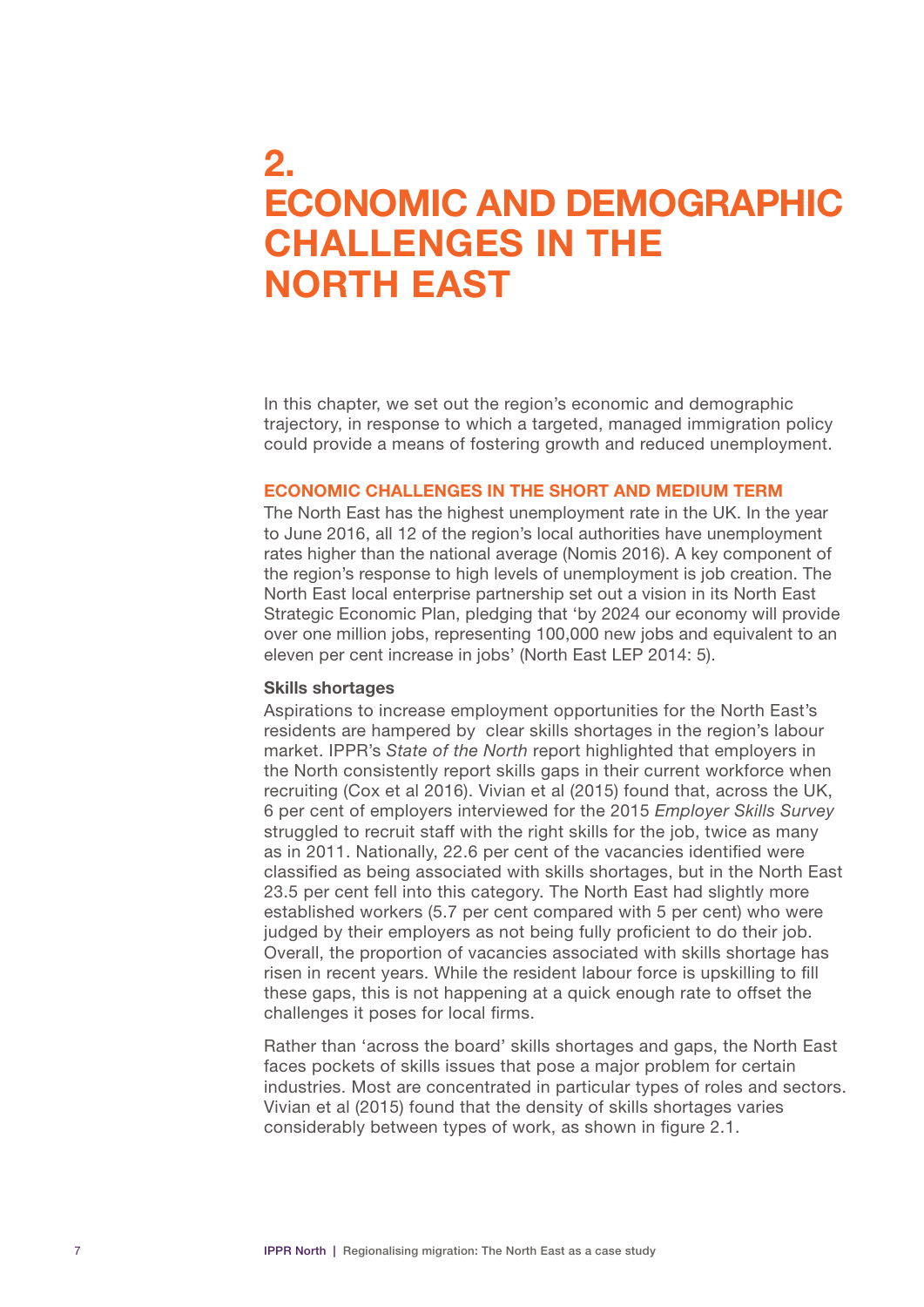#### FIGURE 2.1:

The North East faces disproportionate skills shortages in a number of its key sectors

*Density of skills shortage vacancies in different occupations, UK and northern regions*



Source: Vivian et al 2015

In some areas, the North East mirrors the UK national picture. Professional, skilled trade and machine operative roles have the highest shortage rates nationally and these are also the areas in which skills shortage vacancies have increased most markedly since 2011. This situation is even more pronounced in the North East, with professional roles presenting a particular issue and relatively high levels of skills shortage among managers. The latter point is potentially problematic because it suggests that workforce *progression* may not provide the senior level skills needed for the region's industries.

The greater skills shortages in the North East, particularly in the parts of the region that lie outside the core city of Newcastle upon Tyne, may contribute to problems in recruiting in professional and skilled trades roles. The region has also relied quite heavily on retail and sales in recent job creation, so its relatively high level of skills shortages in these areas could present a problem in the longer term.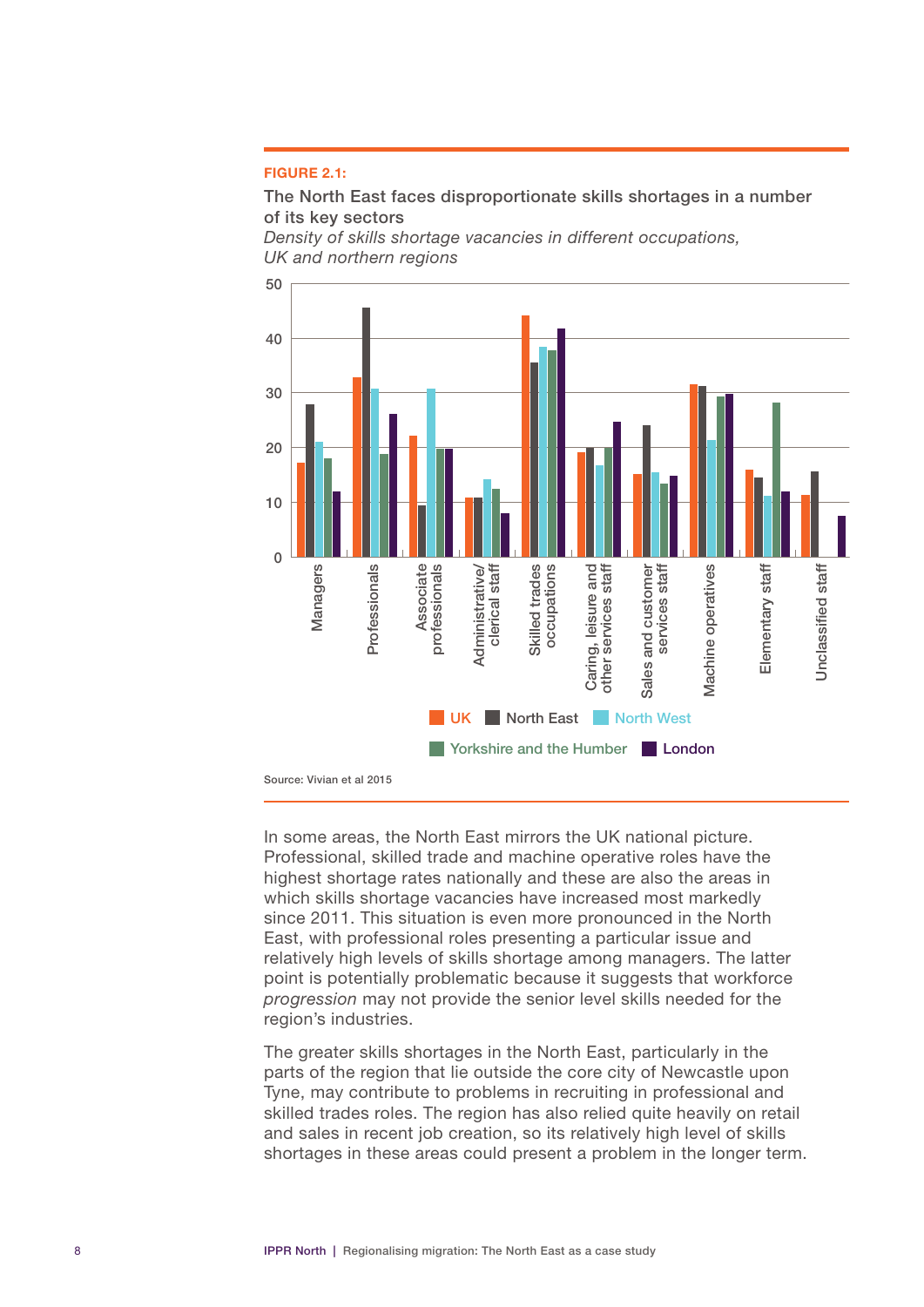#### New jobs growth: opportunities and risks

If the local labour market is not able to respond relatively swiftly to the skills requirements of developing firms, then the region will struggle to retain them and attract more. Other jobs, for example in construction and retail, which would be created as a consequence of economic growth similarly would be lost. While upskilling the local labour force must of course be the key plank of the region's economic strategy, the ability to fill key skills shortages swiftly is critical for wider economic growth. Policymakers should actively consider the role for migration in the solution.

The most recent official forecasts for the North East labour market (Vivian et al 2015) suggests that the private sector will be the key motor of jobs growth over the next decade, contributing around 94 per cent of jobs growth (compared with a national rate of 85 per cent) (NELEP 2014). Within this the most important sectors are likely to be health and social work, information technology, construction, and service areas including professional services, finance and insurance. Over the same period levels of employment in manufacturing and public administration are predicted to decline (Round 2016).

Jobs growth will be strongest in 'high-level' jobs; around 51,000 additional managerial, professional and associate professional roles are likely to be created. All of these jobs demand high levels of skills and qualifications in areas where the NE already has high rates of skills shortage vacancies. At the same time lower-skilled work is predicted to decline. By 2022 around 20,000 fewer people will be employed in 'middle-ranking' administrative, secretarial and some skilled trades roles. This suggests that some component of migrant labour could be deployed as a strategic option. Attracting migrants with the right skills to fill immediate gaps in the market is a better option that either training the local population to fill roles that are predicted to disappear in a few years, or letting the jobs go unfilled. Recruiting skilled migrant labour as a short-term solution means the roles can be filled immediately, safeguarding any dependent service jobs. A strategic labour force plan would anticipate the local economy of a few years' hence, and train the domestic workforce accordingly.

Unlike the case hitherto, migrant labour must be managed strategically and sparingly, as the North East does not have the same requirement for low-skilled labour. Indeed, the only lower-skilled areas where employment growth is forecast are care and leisure; however, these are increasingly professionalised and associated with apprenticeship or FE qualifications (Round 2016). There are legitimate concerns that, at the low-skilled end of the labour market, migrant labour can drive down wages for domestic workers (see Nickell and Saleheen 2015). For managed, regionally tailored migration to spur growth in the North East, policymakers must avoid this trap.

Tether et al (2005) found that innovation drove demands for more and different skills in the UK economy, but that the labour market had, by and large, not met these effectively. In particular, there was a shortage of highly-skilled 'technical' workers of the sort that make up a substantial part of the German and Japanese workforces. This is highly relevant for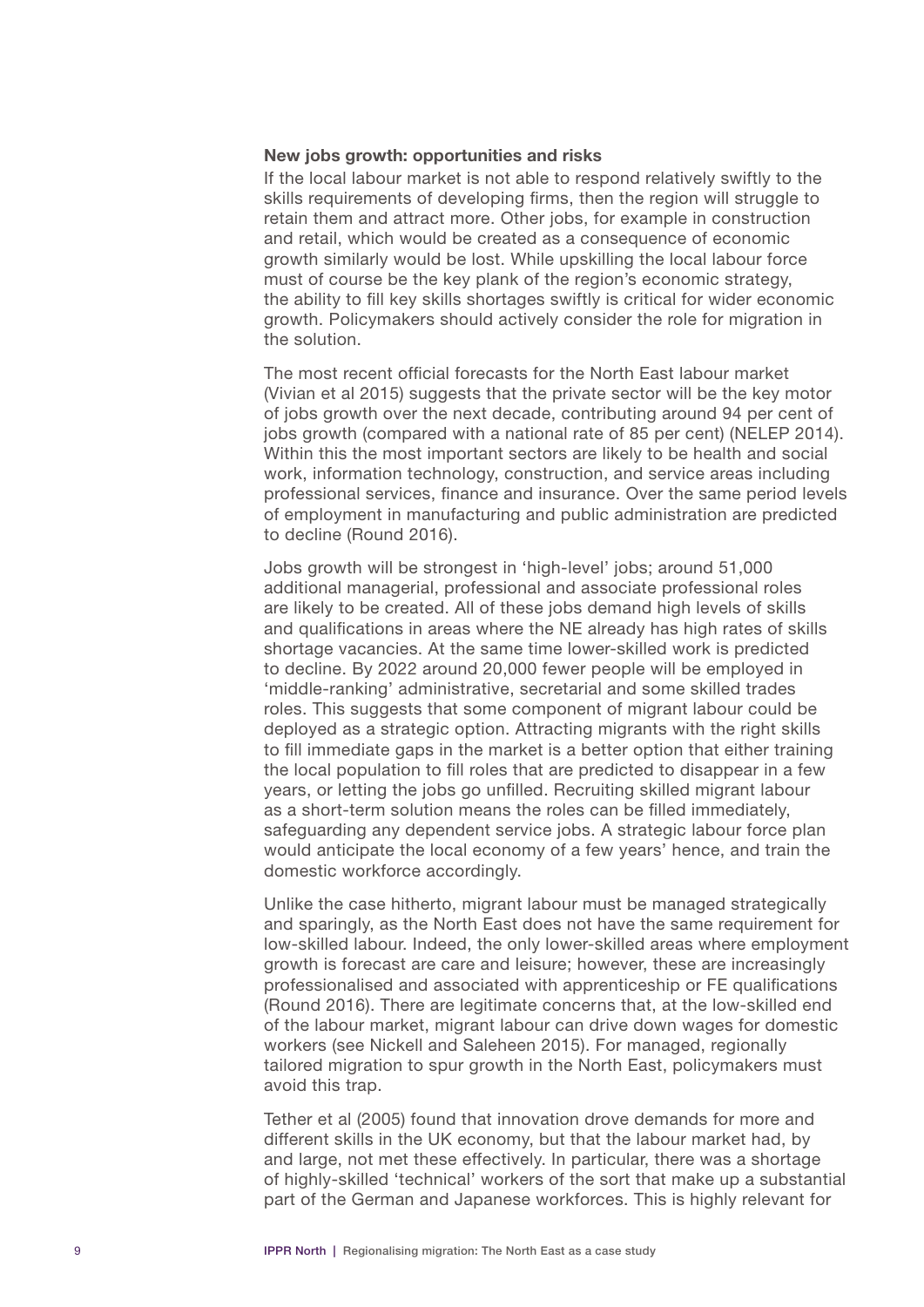<span id="page-11-0"></span>the North East: it is reasonable to assume that regional skills demands may similarly be increased as current initiatives to increase innovation in the North East 'feed through' into the region's economy. If these needs cannot be met locally the jobs created may go to other regions or offshore, the full benefits thus being lost to the region. Without the right skills to meet the demand, existing efforts to adapt the North East's economy for the future may be hampered.

#### DEMOGRAPHIC CHALLENGES IN THE LONGER TERM

Added to the workforce challenges that the region faces, demographic challenges are set to pose further obstacles to the North East's economic prosperity.

#### Population size

At current rates, the demographic divergence between the North East and the rest of England will widen substantially. Over the year to mid-2015 the UK resident population increased by 0.8 per cent, which is a similar annual rate to that seen over the previous decade. The North East, by contrast, had the lowest rate of population growth for any English region, at just 0.23 per cent (ONS 2016a). Recent population forecasts show the North East is going to grow at the slowest rate of all regions in England. Northumberland experienced a decline in population numbers over the 2012–15 period and only Newcastle had a rate of population increase higher than the English average (ibid).

While London's population is projected to grow by 13.7 per cent over the next 10 years, and the South East's by 8.1 per cent, the North East's population will only grow by 3.1 per cent. Most of that growth will be in Newcastle, which is predicted to grow by over 5 per cent. Yet many of the region's high-value and high-growth industries, including advanced manufacturing, are located a substantial distance from its core city. For example, the Nissan motor manufacturing plant is based in Sunderland, some 17km from Newcastle. A significant international investor, Hiatchi, is located in Newton Aycliffe, some 35 miles from Newcastle, in an area of high unemployment.

Population growth in England's fastest-growing regions is largely due to migration and its after-effects: migrants are on average younger than the average citizen and substantial proportions of the migrant population have larger families than the average. For example, in Britain the average British-born woman has 1.9 children by age 45, while an Afghan-born woman has 4.35 and a Pakistani-born woman has 3.82 (Eurostat 2015, cited in Holehouse 2015).

#### Age

The North East population is on average older than the English at large and is getting older faster. In 2011, the median age in the North East was 41 years, compared with 39 years across England (ONS, no date). Northumberland was the area with the highest median age, at 45 years. Between 2001 and 2011, the median age of the region increased at a faster rate than the English average, rising from 38 years to 41 years at a time when the English mean age rose from 37 years to 39 years (ONS, no date). Only in Newcastle is the median age getting younger (33 years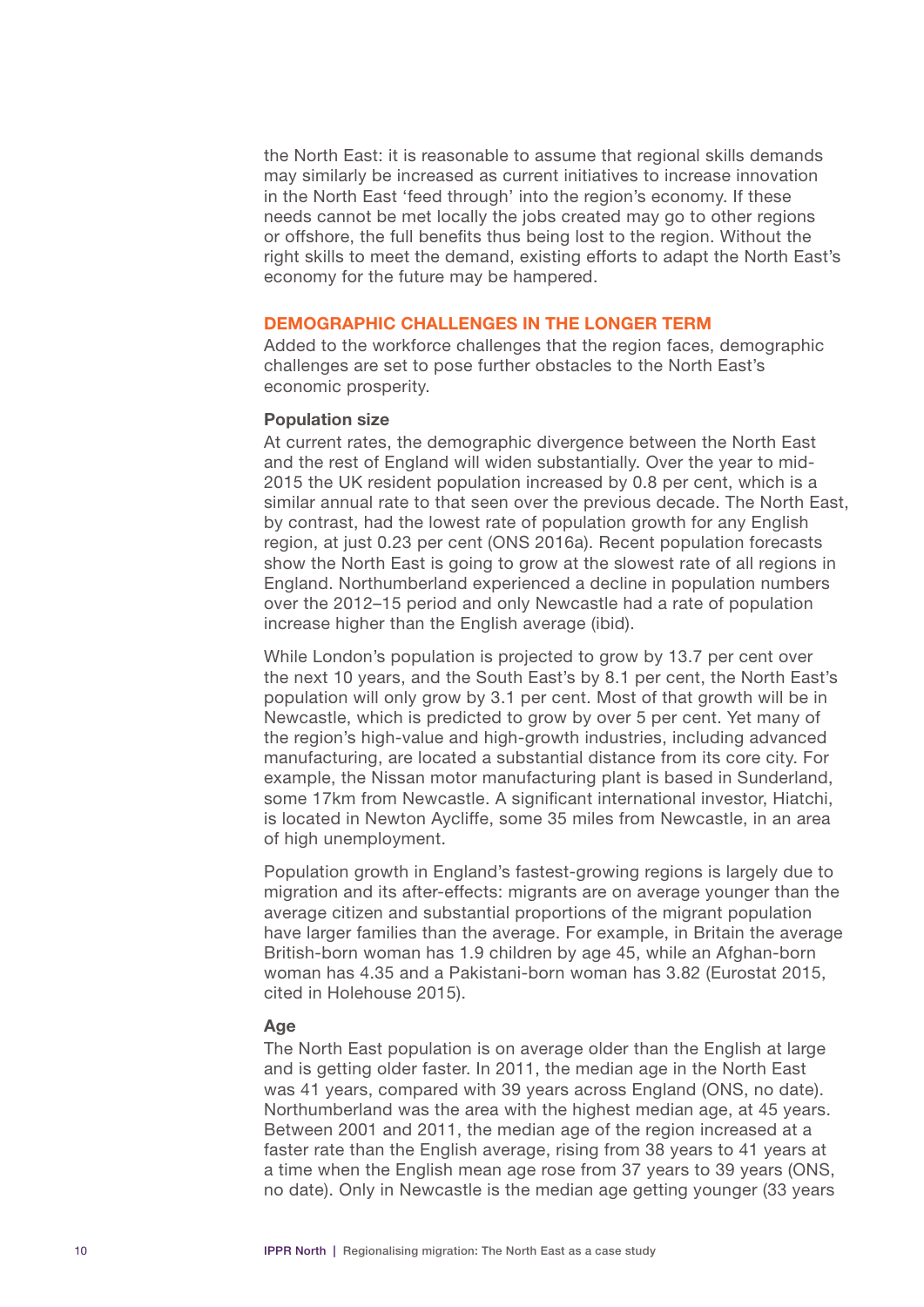in 2011 compared with 36 years in 2001). Three local authorities (Northumberland, Redcar and Cleveland, and Sunderland) experienced a rise of four years (ibid).

The North East's old, and ageing, demography is in part due to comparatively low levels of migration (see Box 2.1. for key facts and figures on migration to the region). In addition, the North East has the lowest total fertility rate in England (outside of London) at 1.72 children per woman. Another demographic factor is internal emigration out of the region. In the year ending June 2015, the age bands 20–24, 25–29, 30–34 and 35–39 all showed net emigration. Only Yorkshire and the Humber also saw emigration across all four of these age bands.

Population ageing presents challenges for the regional economy. It entails increases in public spending. As the population ages, local authorities need to spend more money on health and care services to look after a growing number of old people – as well as younger workers to carry out that care. The prevalence of long-term health conditions increases with age. According to a 2010 estimate made by the Department of Health, such conditions account for 70 per cent of total health and social care spending in England. The Department of Health also estimates that the average cost of providing hospital and community health services for a person aged 85 years or more is around three times greater than for a person aged 65 to 74 years (Cracknell 2010).

In regions with higher levels of migration, this trend is offset by the arrival of migrants. Even in the North East, migrants coming to the region are likely to be younger than the North East average. In 2011 in the North East, the majority of foreign-born residents arrived in the UK between the ages of 20 and 24 years. This trend was replicated in four of the North East's local authorities (Newcastle upon Tyne, Sunderland, Middlesbrough and Gateshead). In the remaining eight, the majority of foreign-born residents arrived before they had reached the age of five (ONS, no date). Yet while migrants are younger than the population at large, they are not arriving in sufficient numbers to reverse the increasing average age.

#### Box 2.1. A region with little history of immigration

- The North East is the region with the lowest proportion of foreign-born residents in the UK (5 per cent) and is the destination of only 3 per cent of the total migrants that come here (ONS 2013).
- Between 2001 and 2011 the number of foreign-born residents in the North East increased by only 2 per cent – the smallest increase in the UK (ibid).
- Where it is taking place, migration is helping reverse demographic imbalances. Newcastle, the area of the North East that has seen the highest levels of immigration, is the only area where the average age is lowering (ONS, no date). This is partly due to the city being home to two of the region's universities, which attract a large number of international students.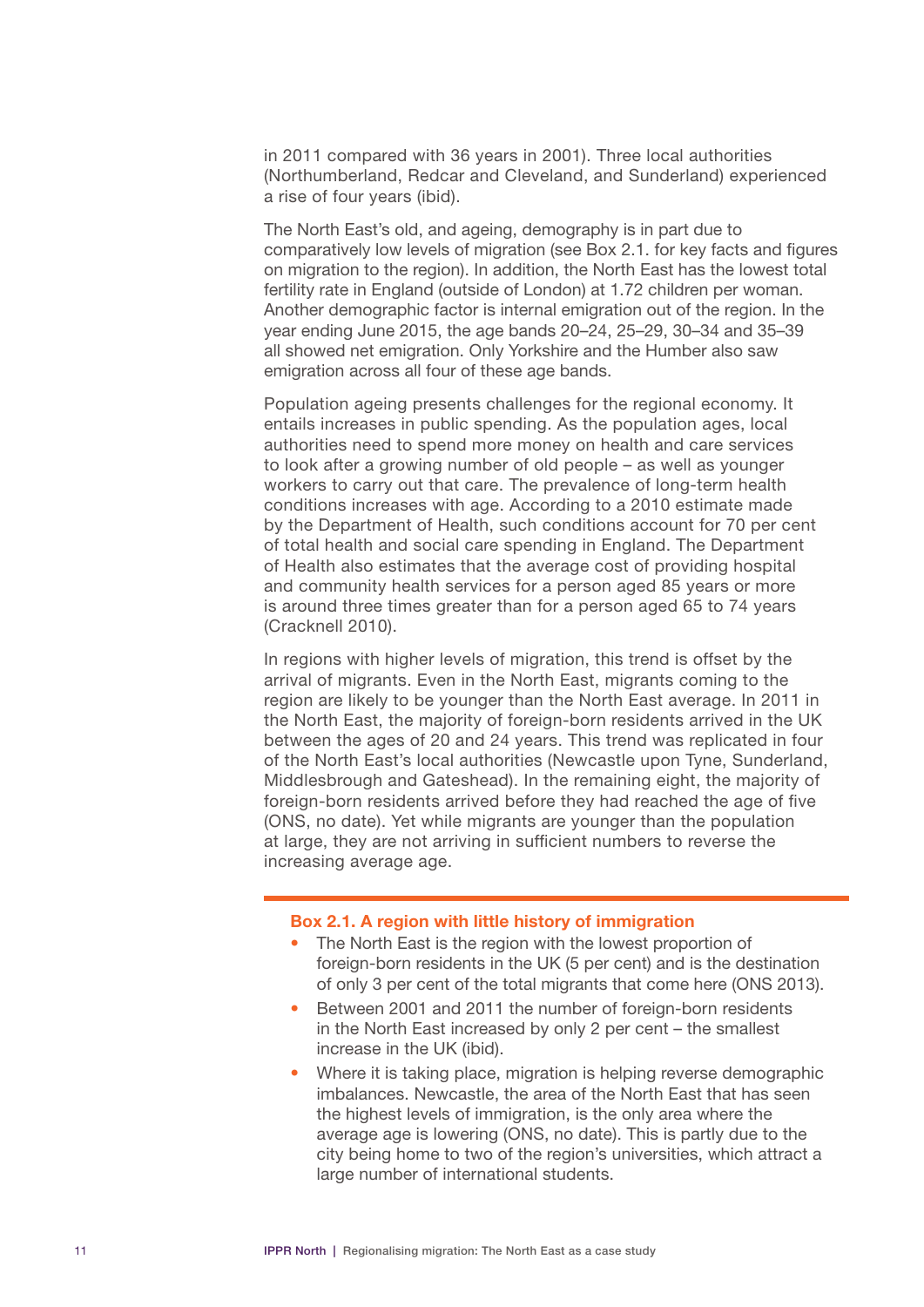- Yet the pace of migration is markedly different between the local authorities in the region. In some areas, the migrants who have settled have been there for a long time: in Northumberland, North Tyneside, and Redcar and Cleveland newly arrived migrants (that is, those who have been here for less than two years) make up fewer than 10 per cent of those authorities' residents born outside the UK (ONS, no date).
- Middlesbrough is the only local authority in the UK where asylum dispersal exceeds the Home Office's 1:200 cluster limit (where there is more than one asylum seeker to every 200 local people in the local authority area, a ratio which the Home Offices endeavours to stay below (HoCL 2016).
- The most common nationality after British in the North East is Polish (10,000), then Indian (6,000), then Chinese and Irish (5,000 each) (ONS 2014).
- The statistics on foreign-born residents overstate the scale of migration in the North East. Statistics on the foreign-born population show that, in 2011, some 9,797 residents of the North East were born in Germany (ONS, no date). This is, however, not an indication of immigration: only around 1,000 North-Easterners have German nationality (which is generally transmitted by blood, not birth (see Murray 2016). Rather this is due to the high preponderance of forces families in the North East, and the large number of UK military bases in (formerly West) Germany.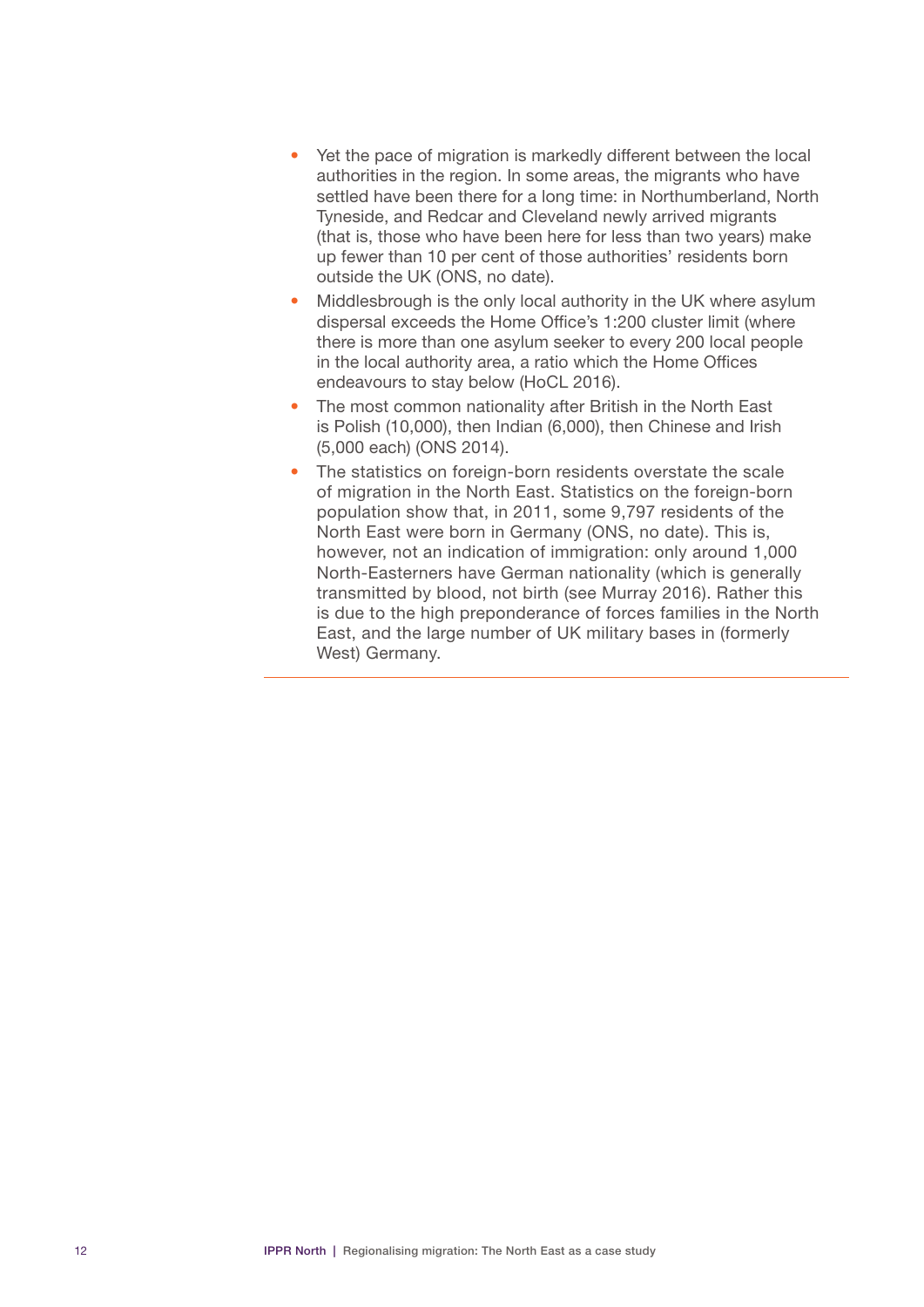# <span id="page-14-0"></span>3. MAKING MIGRATION WORK FOR THE NORTH EAST

The North East has many unique challenges with regards to demography and the economy. Could adding foreign workers to the population through migration really help address the challenges outlined in chapter 2? We argue that it is possible that managed migration could plug skills gaps, encourage industries to remain in the North East and inspire more businesses to move to the region.

One of the key drivers of high unemployment in the North East is the fact that productivity is lower than the national average (ONS 2015), although the region has seen strong productivity *growth* since the end of the recession (NELEP 2014). As argued in IPPR's *State of the North* report, the northern powerhouse will be a success when, among other things, it generates 'a better type of economic growth, one that combines rising productivity with more jobs and higher wages for all' (Cox and Raikes 2015: 3). Targeted, specific migration that takes account of skills complementarity can stabilise a regional economy and promote growth.

The goal for the North East, therefore, is not simply to encourage any and all migration to the region. Indeed, at the lower skilled end of the market that could prove counterproductive, running the risk of increasing wage competition and driving down wages (see Nickell and Saleheen 2015). Rather, it is to ensure that migrants coming to the region have skills that complement (not duplicate) those of the local workforce. Put another way, the task is to ensure that the North East generates the kind of economic immigration that creates jobs and growth, rather than increases competition for jobs. Using targeted, complementary migration as a lever to generate this kind of job-creating growth could stimulate further demand in the regional economy.

The skills shortage issue discussed above applies to *both* of the combined authority areas in the North East, and is already the subject of substantial work on the part of the relevant local enterprise partnerships (the North East LEP and Tees Valley Unlimited). Tees Valley currently has a devolution deal in place, which includes substantial responsibilities for economic development (including seeking investment) and managing elements of the skills system. The Tees Valley Combined Authority could in theory seek additional devolved powers of the kind proposed here to address both of these areas, working with the LEP to understand how best to deploy them.

In September 2016 four of the seven local authorities that form the North East Combined Authority area rejected the devolution deal that had been agreed previously with the government. For the moment, it is unlikely that the combined authority could take on these powers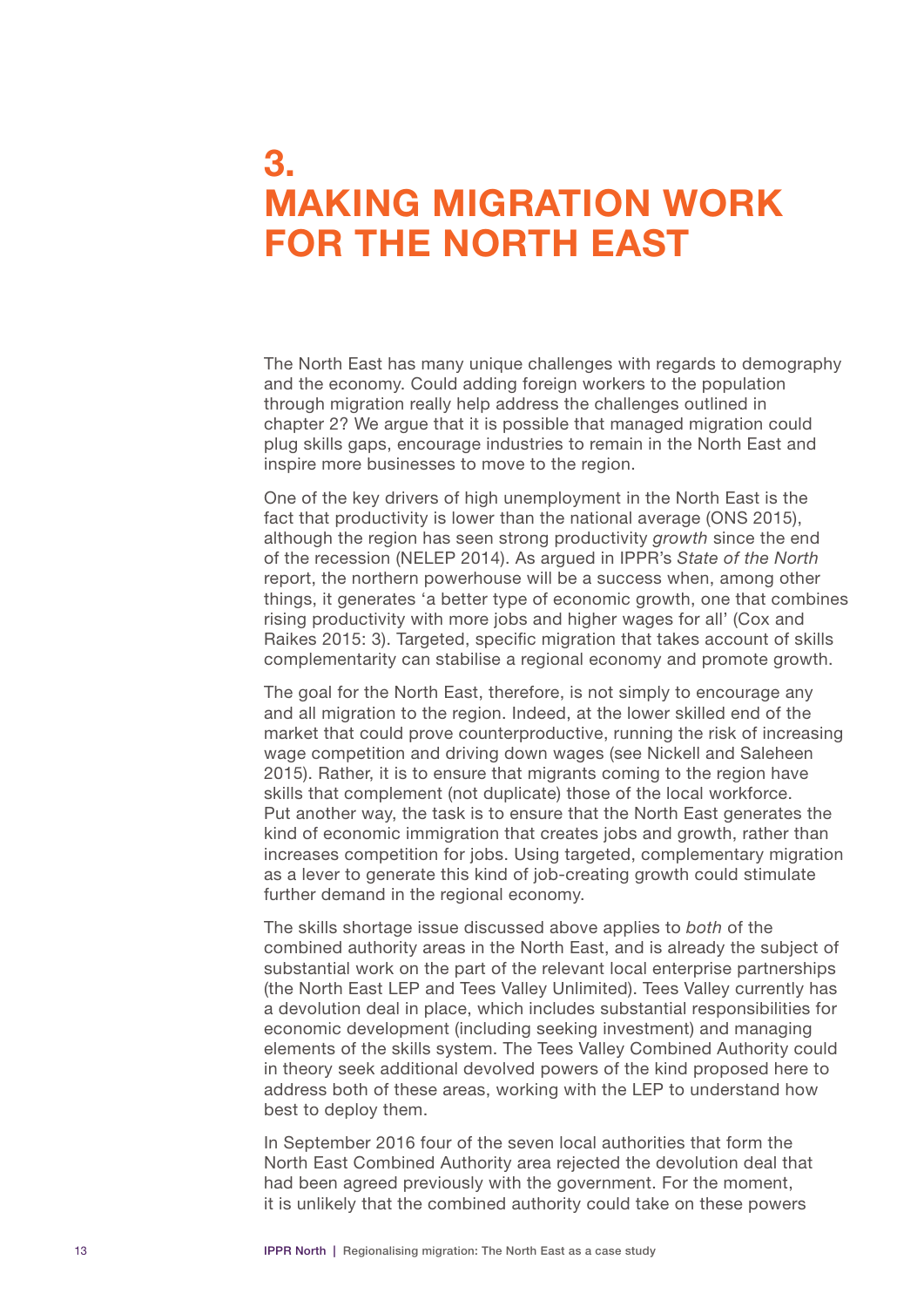<span id="page-15-0"></span>without a devolution deal and an elected mayor. At the time of writing the possibility of a 'North of the Tyne' devolution deal has been floated. This would cover just the three authorities that voted in favour of the original offer (Newcastle, Northumberland and North Tyneside), and as in the case of Teesside it could potentially include powers for local management of skilled migration. Alternatively, if these were to become an established item on the devolution 'menu' offered by central government, they could help to bring the dissenting local authorities back to the table – especially if they prove successful in meeting their aims for a neighbouring combined authority similar to the Tees Valley.

#### USING MIGRATION TO BOOST INNOVATION AND PRODUCTIVITY

When migrant labour is too easily and cheaply available and replicates skills already in ready supply in an economy, it can reduce the incentive among employers to innovate. Why invest in machinery or take risks with new technology or business models when a ready supply of cheap labour means that profits can be guaranteed with less risk? However, it does not follow that immigration *always* has this effect on local economies. When managed properly, migration can play a positive economic role.

There is evidence to suggest that when the skills of migrants complement those of existing workers, productivity increases.<sup>1</sup> In this scenario, migrants help fill the skills shortages that hold back economic growth overall. Tailored, skills-shortage-led migration which addresses the skills shortages outlined in chapter 2 could boost regional growth.

The literature on migrants' economic impact suggests that immigrants can contribute to economic growth and increased productivity. For example, a 2011 study in the US suggested that more than threequarters of patents from America's top 10 patent-generating universities had a foreign-born inventor (New American Economy 2011). Another study suggests that, across the US as a whole in 2006, migrants lodged 24 per cent of patents while comprising 12 per cent of the population (Wadhwa at al 2007). Of course, migrants' contributions may crowd out those of native workers, so these statistics do not themselves demonstrate that migration ipso facto increases innovation. However, other studies have attested to evidence of positive spillover effects to the native population. A 2008 study suggested that a 1-percentagepoint rise in the share of immigrant college graduates in the population increases patents-per-capita by about 15 per cent (Gautier-Loiselle and Hunt 2008).

In Britain, quantitative research looking at migrants' relationship to patents indicates other positive effects from migrant participation in the workforce. It suggests that a culturally diverse environment comprising migrants can stimulate innovation and bring benefits to other aspects of firm performance (Nathan 2011).

Migration can, therefore, bring both boons and impediments to a local economy, depending on how it is managed. Migration that fills key gaps in the labour market that other jobs or supply chains depend

For a fuller account see Rolfe et al (2013).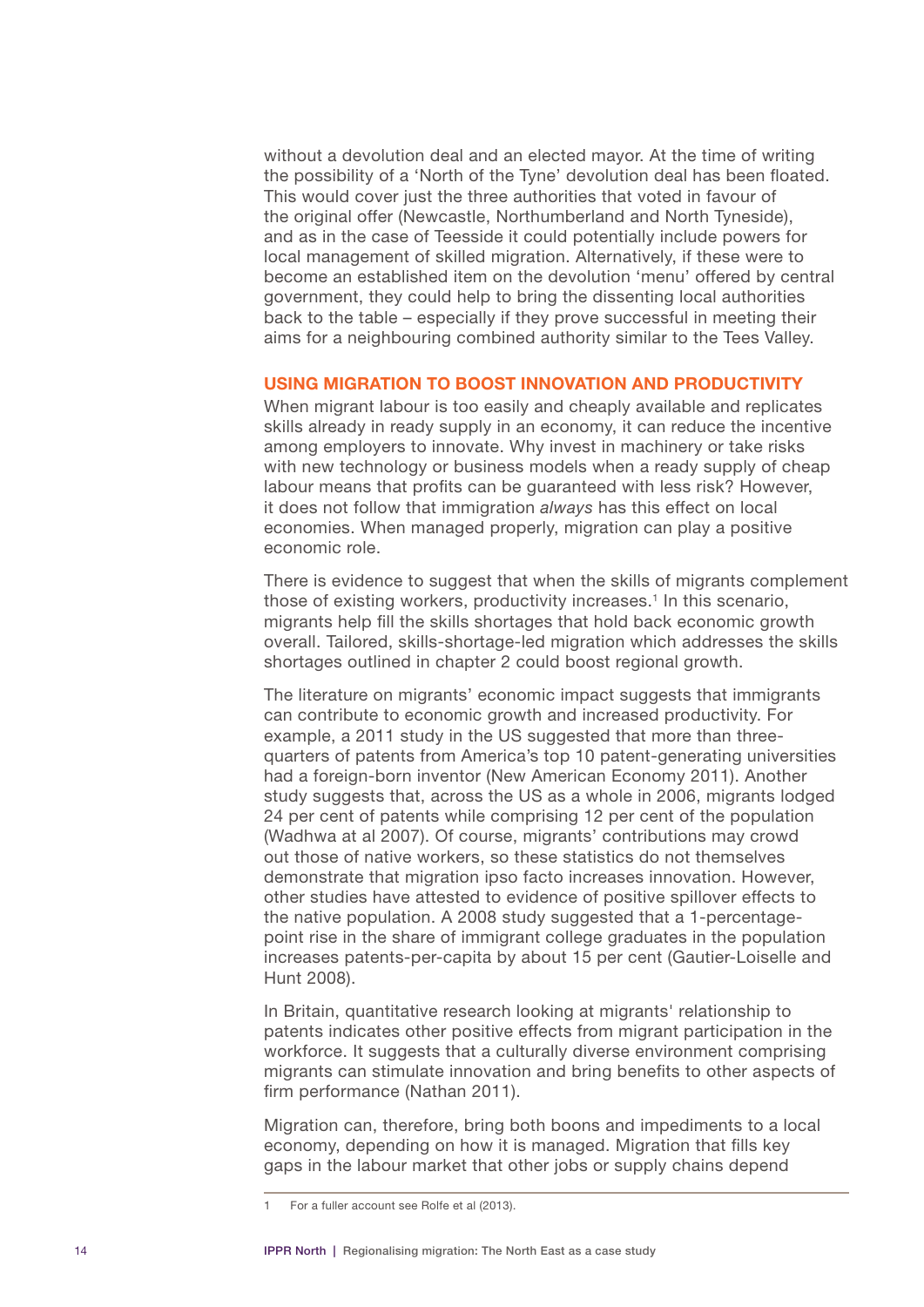on can boost employment and growth, and migrants – particularly at the higher end of the skills spectrum – can have a multiplier effect. However, migration that duplicates skills or encourages too much labour competition (particularly among low skilled workers) can drive down wages and living standards. A strategic migration system would manage migration flows. Similarly, an overreliance on migrant labour – at any skill level – can disincentivize innovation. The policy environment must strike a tough balance between enabling businesses to recruit migrant labour to fill shortages and ensuring that a supply of readily-available and cheap foreign labour does not make innovation and investment – in assets or the existing workforce – unattractive to companies.

As such, it is vital for migrants' skills to be complementary to the domestic workforce. There is convincing evidence that if a migrant's skills plug gaps in the local economy, they do not drive down wages; indeed, when migration increases productivity it can enable wages to rise for existing workers (Borjas 1994, cited in Ruhs and Vargas-Silva 2015).

The North East is a refutation of the axiom that low migration flows guarantee higher wages: the provisional estimate for the 2016 average wage in the North East has fallen to £494 a week (down 0.7 per cent compared with the previous year). The UK average is £538 a week (2.2 per cent higher than a year ago), 9 per cent higher than the North East average (ONS 2016b).

The number of jobs in an economy is not fixed and can increase and decrease in line with demand in the economy. Adding migrants to a labour force does not automatically lead to a reduction in the number of jobs available to domestic workers by increasing competition for those jobs. This argument is known as the 'lump of labour' fallacy, which was deployed in the 1950s and '60s when many feared that the increases in automation would lead to fewer jobs for existing workers. While it is true that increased competition among those with the same skill set can increase competition for jobs, particularly at the lower-skilled end of the market, migration can still circumvent this: the addition of skilled migrants that can plug skills gaps can lead to the creation of more jobs in other sectors, which both migrants and domestic workers are needed to fill. For example, the addition of skilled engineers to a regional economy can create more low-skilled jobs in an engineering plant and the wider local economy, requiring more low-skilled migrants and local workers to fill them, even when before the arrival of the engineers there was low-skilled unemployment. The critical issue for economies like the North East is identifying the roles that will have job multiplier effects in the local economy and designing a system to attract the right workers.

Properly managed to plug skills gaps, offset demographic trends and foster growth, migration could boost the region's prosperity. By attracting migrants with the right skills to fill gaps in the labour market, the aggregate impact would be to create additional jobs in the region and drive down unemployment.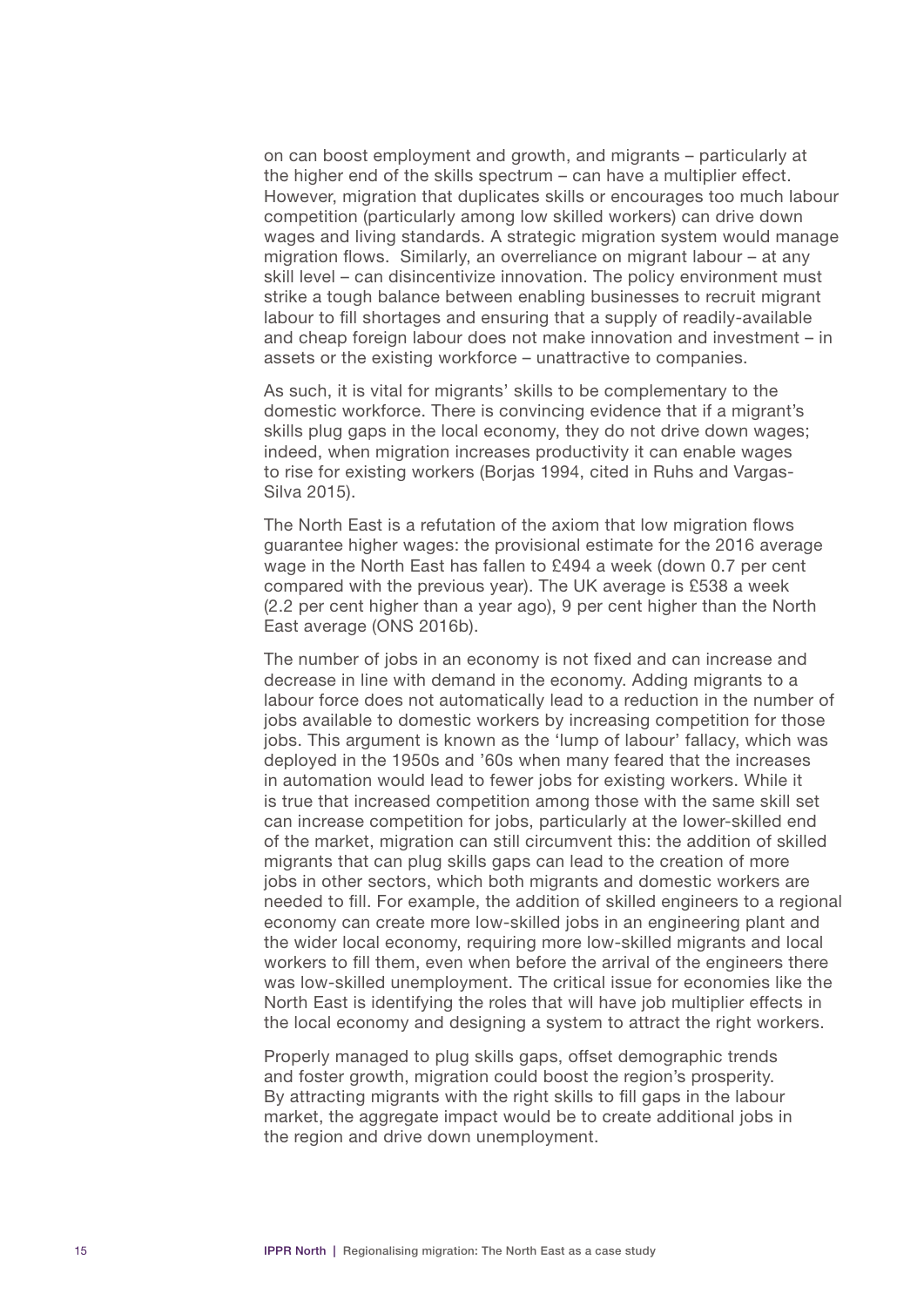#### <span id="page-17-0"></span>COULD MIGRATION BOOST INTERNATIONAL TRADE?

In the light of the new trade agreements that will be formed following Brexit it is vital that the North East can compete with other areas and highlight the strengths of the region. When firms face fixed barriers to exporting, 'the productivity gain, from migration, may help firms overcome these barriers and access foreign markets they might not otherwise serve' (Ottaviano et al 2015).

There is significant evidence that the presence of migrants in a firm can boost international trade. Immigrants may reduce the costs of exporting or importing services to and from their home country by helping domestic firms overcome cultural and institutional barriers with the foreign market (Ottaviano et al 2016). Research by the OECD has shown that trade in exportable services is hampered by non-tariff barriers.<sup>2</sup> With their understanding of the regulatory and cultural context of markets into which companies seek to export their services, there is evidence that the presence of appropriately-skilled migrants in a workforce can obviate obstacles to international trade.

Given the North East has relatively *low* levels of graduations in modern languages, and there is some evidence that cross-cultural communication skills – a key asset migrants bring that can be harnessed to boost services trade – are at a premium in the region's exporting industries and aspiring exporters (Round 2016).

The same research by the London School of Economics suggests that migrants can also reduce the need for offshoring or consultancy, as those migrants may replicate the skills that would need to be purchased overseas within the workforce. This boosts a company's productivity and keeping jobs in the domestic market (Ottaviano et al 2016). If a company in the North East seeks to trade with India or China, then employing a Chinese or Indian immigrant from the local workforce with the right skills can help them negotiate and engage with their target expansion market. Without those immigrants in the local workforce the company would have to hire expertise in China and India. That may tip the balance and make it more cost-effective to outsource a whole department to the region. Having the right skills in the domestic economy can head this off and frequently migrants are well-placed to offer them.

The services sector comprises 82.2 per cent of the workforce jobs in the North East (). Of course, not all of these services will be exportable. But the high proportion of the services sector in the overall economy, the growing need to focus on international trade and the productivity boost that migrants can bring suggests that selective, strategic migrant recruitment could be a powerful component of the region's future prosperity.

<sup>2</sup> For more information, see the OECD's Services Trade Restrictiveness Index, [http://www.oecd.org/tad/](http://www.oecd.org/tad/services-trade/services-trade-restrictiveness-index.htm) [services-trade/services-trade-restrictiveness-index.htm](http://www.oecd.org/tad/services-trade/services-trade-restrictiveness-index.htm)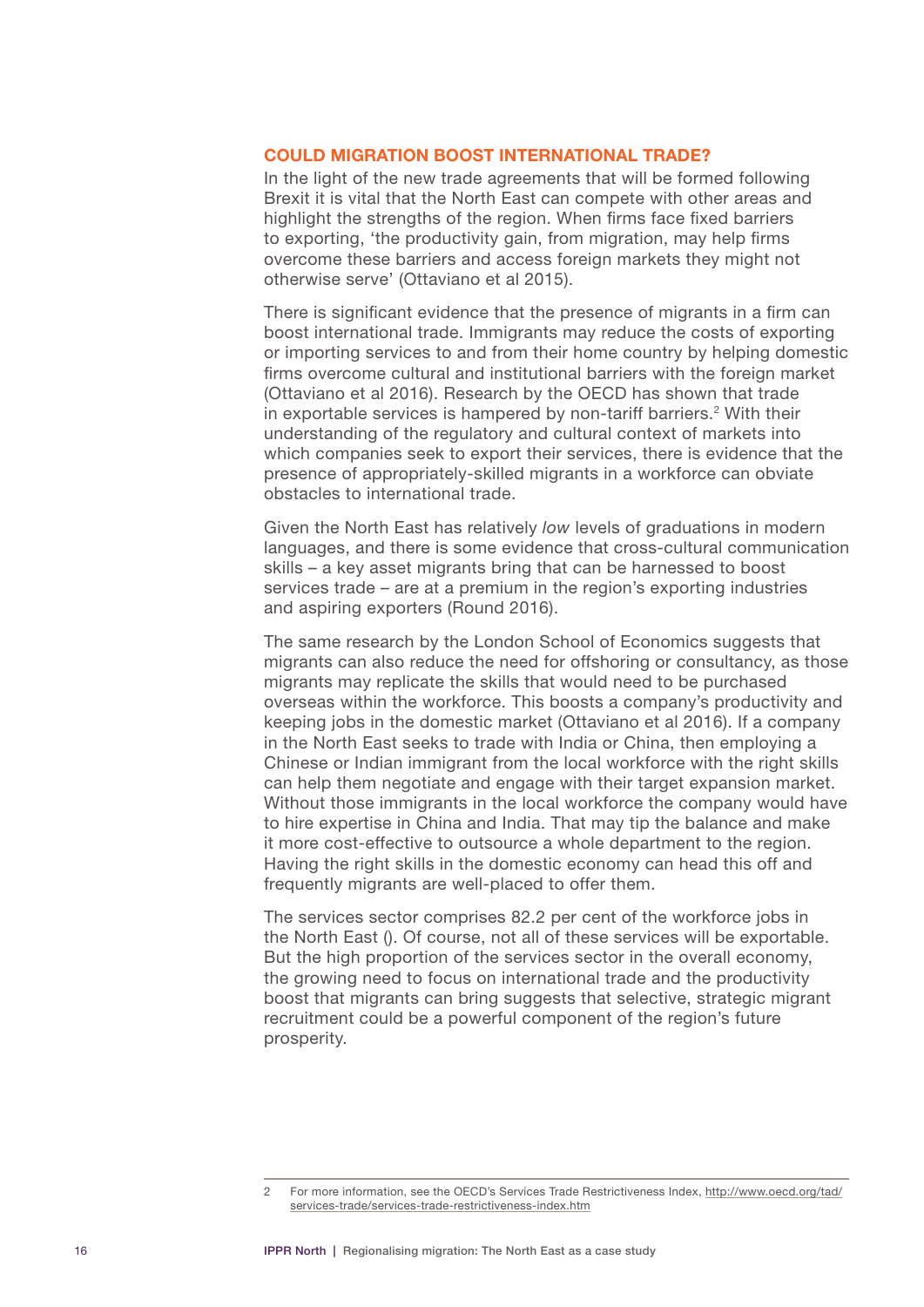#### <span id="page-18-0"></span>COULD MIGRATION PROMOTE REGENERATION?

As migrants are more likely to be of working age than the population in general and more likely to be paying tax than claiming unemployment benefit, research suggests that migrants have a modest positive impact on growth (Vargas-Silva 2015).

The arrival of migrants in a local economy can lead to diversification, as migrants contribute to the economy through increasing consumer spending and demand for goods and services in the local economy, generating more jobs and leading to increased wages. The arrival of new communities to an area can boost enterprise and business opportunities. For example, the arrival of migrants in the West End of Newcastle-upon-Tyne has led to an increase in world food shops as consumer demand has increased, generating business opportunities.

Of course, the benefits brought by the arrival of migrants – even highly-skilled migrants with complementary skills – are front-loaded. Migrants who arrive to fill skills gaps are younger, more economically flexible and less likely to depend on public services than the domestic population. Over time the migrant population ages. This means the gap between the original projection of changes in the population age structure and state dependency remains constant over time, unless new migrants are added to the population stock (Rowthorn 2015). Yet the contention of this report is not that the North East faces a binary choice between demographic and hence economic decline or moving to an economic model perpetually dependent on high migration. Rather it is that a strategic and regionally tailored approach to migration could allow the region to preserve and boost its economic assets, buy time to train the domestic workforce for the future, and ensure high-value jobs and economic prosperity in the future into which that workforce can graduate.

#### MIGRANTS AND THE NORTH EAST'S HIGHER EDUCATION SECTOR

Higher education is a key sector in the North East's economy and offers a useful insight into how migration policy could be leveraged in a more targeted way to boost the region's overall economic prospects. There were 19,820 international students enrolled at universities in the North East in the 2014–2015 academic year, representing 0.7 per cent of the total population of the region (HESA 2016a).

These students have proven highly beneficial to the region. International revenue at the North East's institutions amounted to £244 million which, together with the estimated off-campus expenditure of international students (£213 million), represented a total of £457 million of export earnings. International students' off-campus expenditure (£213 million) generated £319 million of output and 2,703 full-time equivalent jobs throughout the UK (Universities UK 2014).

Universities in the North East are working hard to attract these international students, particularly from new markets. For example, Sunderland University has overseas offices and international representatives in 58 counties and Newcastle University has a prestigious Confucius Institute within the city in partnership with Xiamen University and the Office of Chinese Language Council International.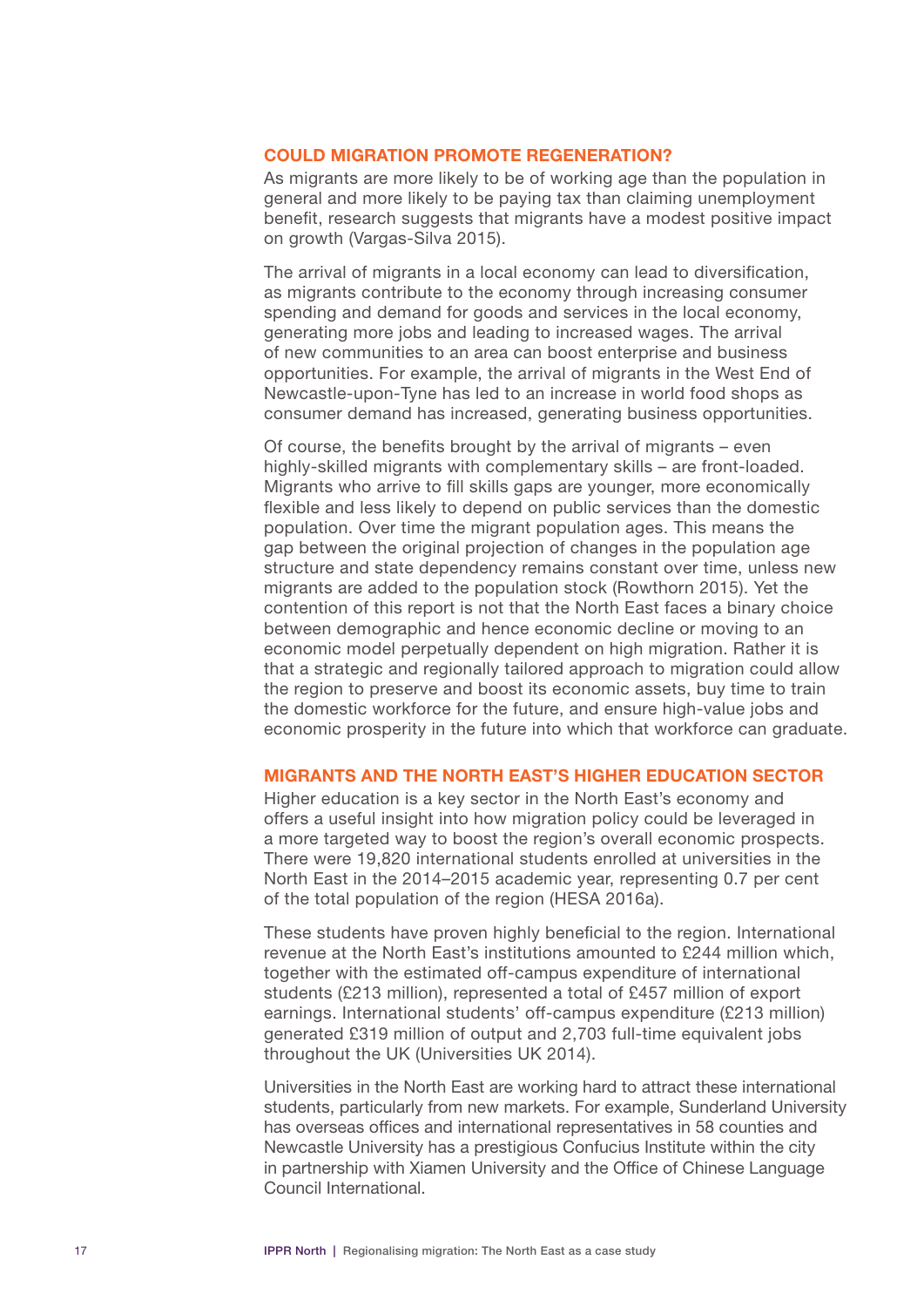There are currently 3,360 EU students studying at the five North East universities, making up 17 per cent of the total number of international students enrolled (HESA 2016a). Following the EU referendum result, actors in the university sector have raised concerns that European funding to institutions will be cut and their attractiveness to foreign students may be undermined. All five universities in the North East have responded to the EU referendum result with a statement for EU students from the EU and many have reassured staff and students of their commitment to remaining a university that welcomes individuals from all over the world.

International students could also be a part of the solution to the North East's productivity and skills shortage challenge. Figures suggest that qualification levels in the more peripheral parts of the North East continue to lag behind those in its major cities and their environs. The North East has a lower proportion of graduates in its post-16 population than other regions, at 12.5 per cent: this compares with 13.9 per cent in Yorkshire and the Humber and 14.5 in the North West (the figure for England as a whole is 17.4 per cent). However, it has the *highest* proportion of people with an apprenticeship qualification (8.4 per cent, compared with 6.3 per cent for England as a whole), and also of people who hold a vocational qualification at level 4 or 5 (4.9 per cent compared with 4.4 per cent for England as a whole). This is a structural weakness in the regional economy: for firms to create the jobs that will employ apprenticeship-holders at the right skill level, they will need the right degree-holders to support that employment.

#### FIGURE 3.1

In all areas across the North East, substantial proportions of the workforce have either no or a low level of qualification *Population aged 16 and over by highest level of qualification in local authorities in north east England, 2011*



Source: ONS, no date

This gap in graduates could be met by encouraging international students to remain in the region. However, as things stand, national government policy means international students are forced to leave at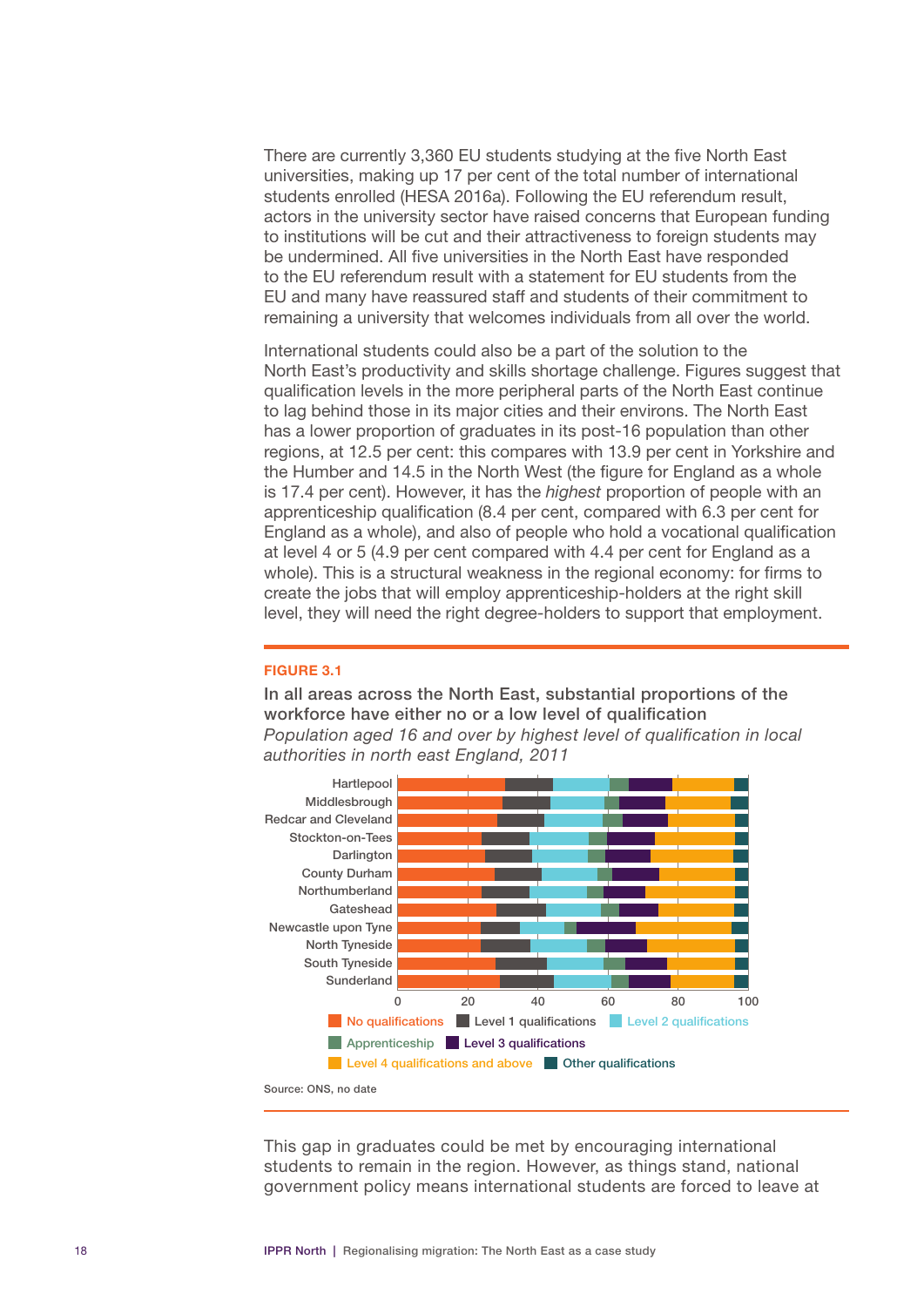the end of their course and cannot use their skills in the local economy. A recent IPPR report set out the negative impact of the Home Office's student visa policy on the university sector (Morris et al 2016). It shows that both top-level policy and administrative enforcement place a heavy burden on institutions and create a hostile climate for students. This may have the effect of encouraging institutions to pull out of certain markets.

Other universities with a strong experience of attracting large numbers of international students, particularly in London, may be better placed to overcome these obstacles and navigate the system to adapt to the tough rules imposed by the Home Office. University College London and the University of the Arts London, for example, have a student body that is 33 per cent international. Teesside University, on the other hand, has only 5.6 per cent international students, and Northumbria University only 10 per cent (The Complete University Guide 2016). Institutions in the North East have seen a decline in international student numbers in some areas (in particular postgraduate EU nationals).

Table 3.1 shows the number of international students and the percentage change since the previous year. It is particularly noticeable that the percentage decreases for Sunderland are substantial across the board.

#### TABLE 3.1

There have been significant and divergent fluctuations in international student numbers across the North East's universities *International student numbers in the North East's universities, 2014/15 and percentage change on previous year*

| <b>University</b>          | Undergraduate      |                         |                    |                         |                    |                         |                    | Postgraduate            |                    |                         |                    |                         |
|----------------------------|--------------------|-------------------------|--------------------|-------------------------|--------------------|-------------------------|--------------------|-------------------------|--------------------|-------------------------|--------------------|-------------------------|
|                            | First degree       |                         |                    |                         | Other course       |                         |                    |                         |                    |                         |                    |                         |
|                            | <b>EU</b>          |                         | Non-EU             |                         | <b>EU</b>          |                         | Non-EU             |                         | <b>EU</b>          |                         | Non-EU             |                         |
|                            | No. of<br>students | $\frac{0}{0}$<br>change | No. of<br>students | $\frac{0}{0}$<br>change | No. of<br>students | $\frac{1}{2}$<br>change | No. of<br>students | $\frac{1}{2}$<br>change | No. of<br>students | $\frac{0}{0}$<br>change | No. of<br>students | $\frac{0}{0}$<br>change |
| Durham<br>$(17, 595*)$     | 495                | $+11.2$                 | 1.695              | $+4.4$                  | $\Omega$           | $\Omega$                | $\Omega$           | $\Omega$                | 465                | $-11.6$                 | 1.985              | $+9.8$                  |
| Newcastle<br>$(23, 110^*)$ | 530                | $-9.8$                  | 2.025              | $+13.9$                 | 15                 | $\Omega$                | 730                | $+8.3$                  | 465                | $-5.3$                  | 2.845              | $+1.4$                  |
| Northumbria<br>(27,075)    | 345                | $+4.9$                  | 1.580              | $-5.2$                  | 10                 | $\Omega$                | 200                | $+46.7$                 | 145                | $-11.0$                 | 1.045              | $-8.9$                  |
| Teesside<br>$(17,920*)$    | 115                | $-10.1$                 | 460                | $-0.2$                  | 20                 | 0                       | 55                 | $-19.7$                 | 90                 | $-2.2$                  | 1.525              | $+1.6$                  |
| Sunderland<br>(13,695)     | 570                | $-6.4$                  | 1.985              | $-31.9$                 | 5                  | N/A                     | 25                 | N/A                     | 95                 | $-13.5$                 | 315                | $-36.0$                 |

Source: HESA 2016b

\*Note: Total number of students in the university

Since the abolition of the post-study work visa, students have very few opportunities to stay and work in the UK after completing their studies. On completion of their course, students only have a few months to find a job in the UK – and that job must be with a Home Office-registered employer. The job must pay above £20,000 per year, well above the median North East salary. In the North East, the median salary in Tynemouth is the highest at £21,243. In Newcastle Central it is £16,421 and in Middlesbrough £16,291. By contrast, the median annual salaries in Richmond, Kingston and Wimbledon in Greater London, for example, are all over £35,000 (Guardian Datablog 2011). Clearly, a blanket UK-wide salary threshold for international students puts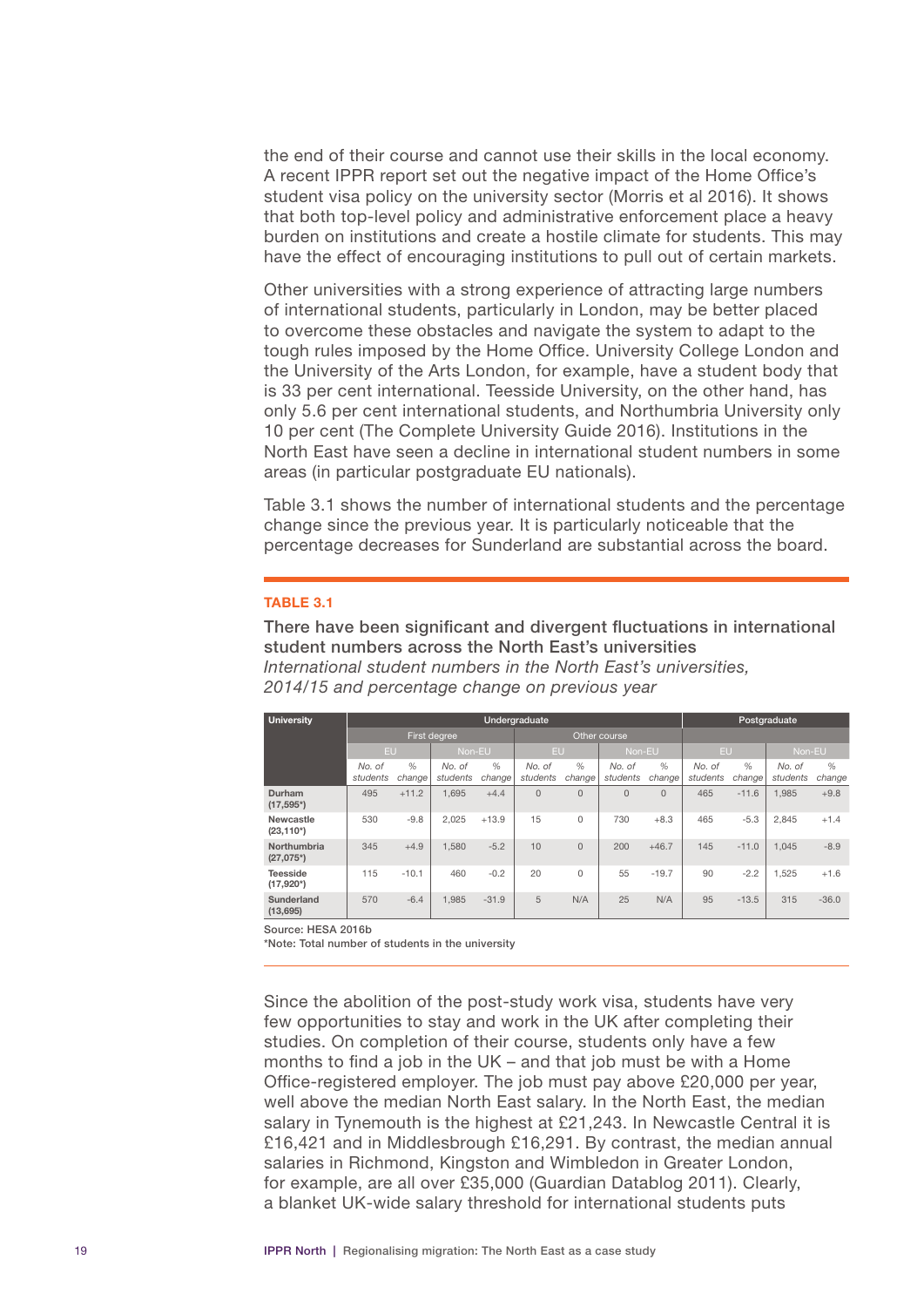the North East at a considerable disadvantage. There are clearly vast pay differentials across the UK's regions. For those such as London and the South East, the visa salary threshold is well within the range of skilled starting salaries. For the North East, it is far beyond the median salary. The one-size-fits-all model is poorly suited to regional variations in Brittan's economy, to the detriment of the North East.

That is a shame, because the North East would benefit considerably from retaining international students who have completed their courses in the region. As set out above, the regional economy needs highly skilled migrants to fill skills gaps. Yet the international students compelled to leave by the Home Office's policies are highly-skilled, often in areas in which the North East has skills shortages.

The fact that international students will have spent around three years living and studying in the UK means that they will have engaged not just with their universities, but with the region's local public services, culture and administration. They will have passed an English language threshold to have studied in the UK and will have developed their English over the course of their studies. They will have made friends and developed networks in the local area. International students are therefore already on the road to integration.

Students would help address demographic imbalances, plug skills gaps, boost economic prosperity and are less likely to evoke public hostility to immigration due to their already high levels of integration. Continuing to attract international students to the North East, especially if numbers and funding from the EU decline as a result of Brexit, is critical to the local economy as well as to boosting the strength of the higher education institutions in the North East. There is much more that can be done to build on this important tool for economic growth – and to ensure its impact is fairly spread and does not disadvantage the local population.

Other areas in the UK have already acknowledged the opportunities that international students remaining in the region would bring. The Smith Commission on the Scottish devolution settlement following the independence referendum agreed to encourage international students to settle once they complete their degrees: 'The Smith Commission recommended that both governments work together to explore the possibility of introducing formal schemes to allow international higher education students graduating from Scottish further and higher education institutions to remain in Scotland and contribute to economic activity for a defined period of time' (Smith Commission 2015: 28). The Scottish Affairs Committee of the House of Commons and the Scottish Parliament Devolution Committee have called on the UK government to consider the case for introducing a Scottish component of the post-study work visa, to which the UK government has yet to respond.

In the next chapter, we set out what local actors can do to encourage more international students to come to the North East.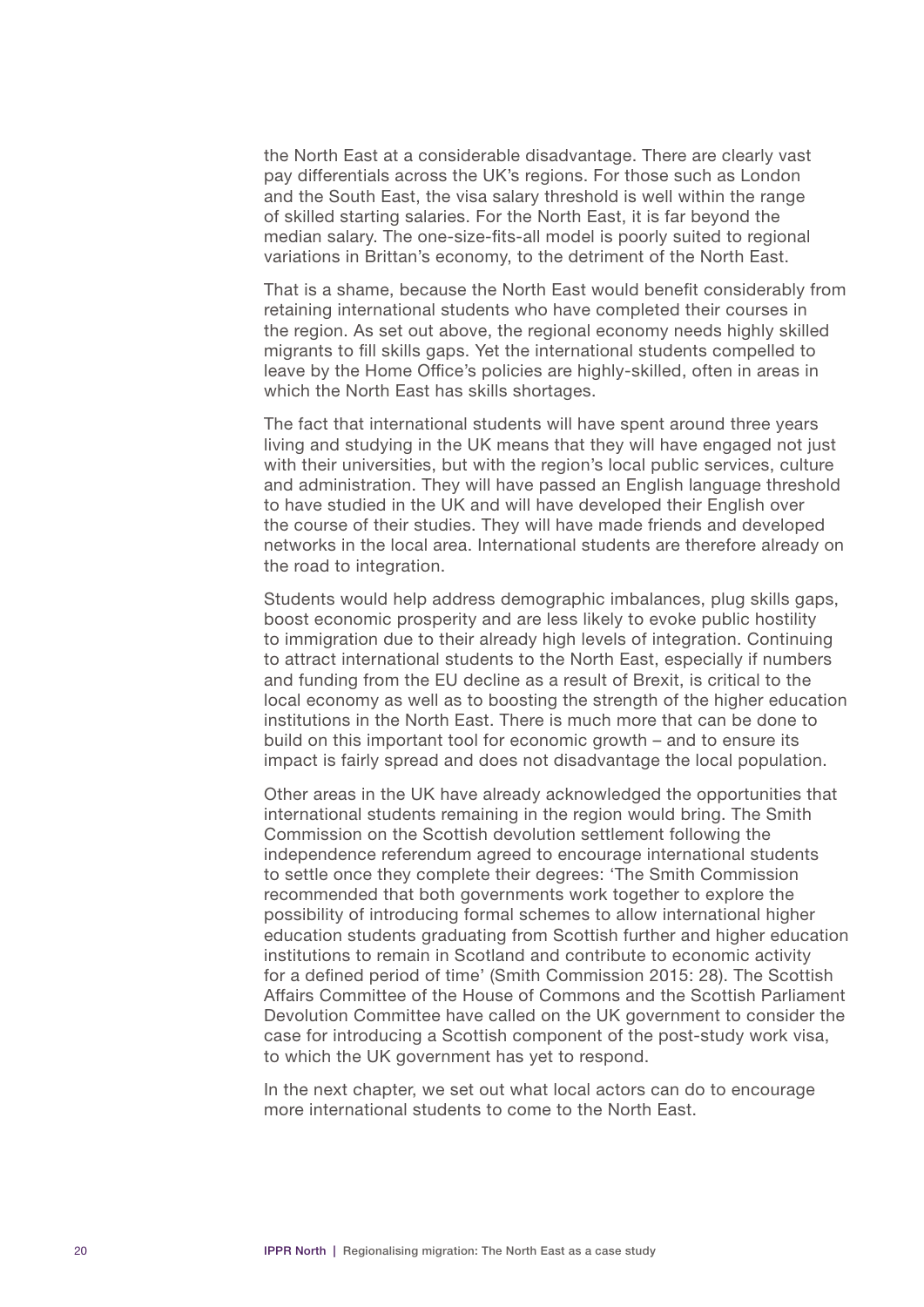## <span id="page-22-0"></span>4. DELIVERING A NORTH EAST APPROACH TO MIGRATION

Three factors combine to offer new opportunities to think about migration policy in a more regionalised way: the devolution of powers (although not yet over migration) to regions as part of the 'devolution deal' with central government, recent reforms to how the immigration system is administered, and the stronger possibility of controls on immigration from Europe as the UK develops a replacement for free movement. A more strategic immigration policy for the areas where a devolution is in place may be possible.

There are already established precedents for systems of this kind internationally. Several regions in the US and Europe that face challenging demographic trends, economic stagnation and rising unemployment successfully use migration as part of broader strategies to regenerate cities and boost economic productivity. The policies of the local governments and regional bodies are central to ensuring that immigrants not only settle in the area but also integrate into the community and contribute to regional economic development. Box 4.1 outlines a successful example from Canada.

#### Box 4.1. Case study: regional migration in Canada

Under Canada's constitution, responsibility for immigration is shared between the federal and provincial governments. They meet to plan and consult each other on immigration issues and set overall policy. In addition, the Department for Immigration, Refugees and Citizenship has agreements with provinces on how they share responsibility for immigration. Each of these agreements is negotiated separately to meet each province's specific needs and goals: for example, occupations sought.

Canadian provinces that have signed Provincial Nominee agreements with the federal government run programmes that allow them to nominate migrants who wish to settle in their province. Under these programmes, each province has its own immigration policy that targets certain groups and its own specific criteria for nomination such as skills level, salary threshold or work experience in Canada. Prospective migrants interested in settling in a specific province have to obtain a nomination from that province before applying for a visa to the federal government. Their application is then tested against federal requirements, such as national security. The federal government can still issue Canada-wide visas.

Quebec has a separate accord, signed with federal government in 1991. This was agreed following Quebec's first independence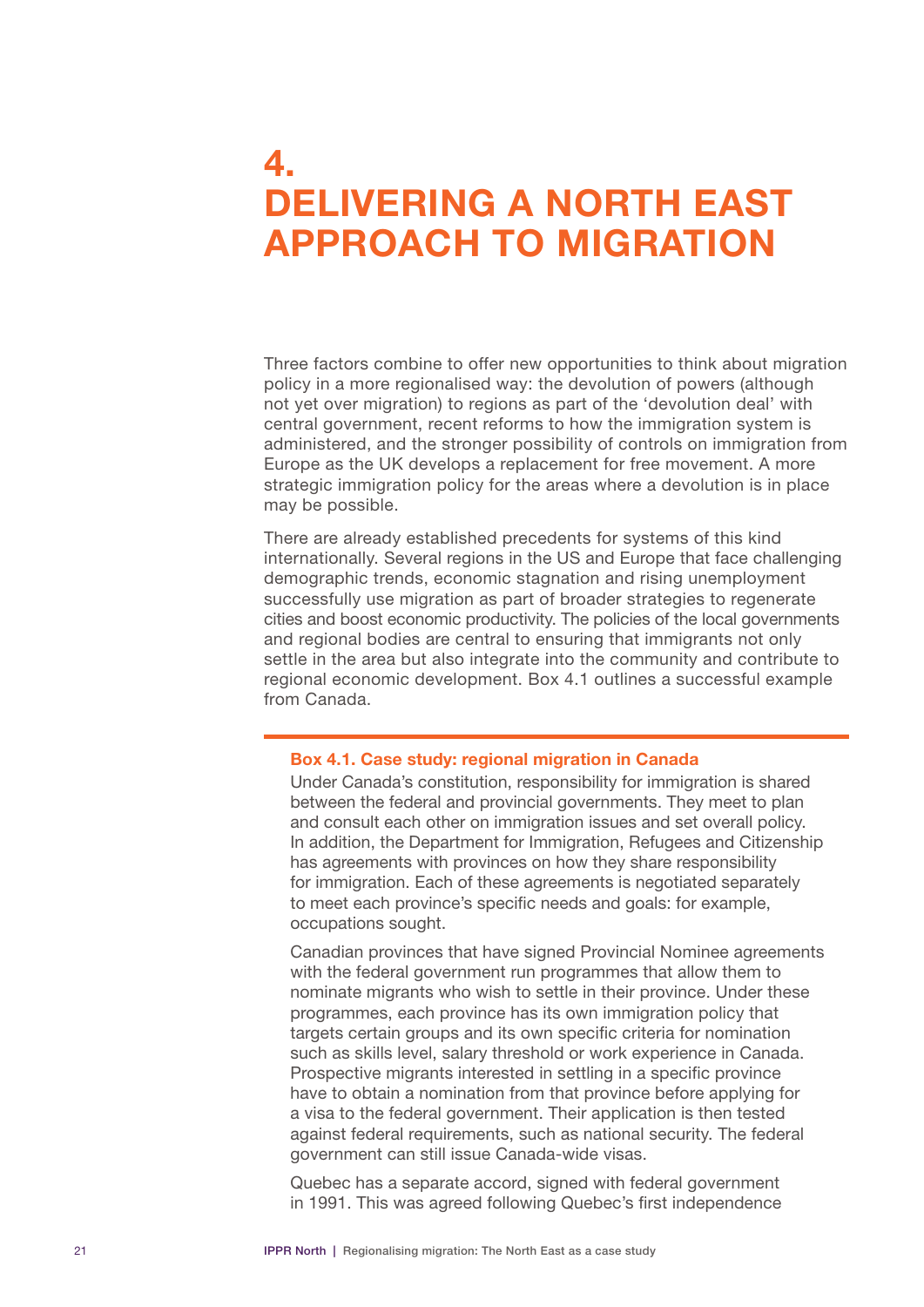<span id="page-23-0"></span>referendum and a demand for greater autonomy (Sapeha 2014). The federal government delivered a significant amount of responsibility to the Quebecois government on immigration policy. It gives Quebec an exclusive power over selection of the migrants destined to the province (except in the case of family reunion and refugees). Quebec is also responsible for setting immigration levels, laws, standards and policies, including integration policy, which is supported by federal grant. It was this agreement that initiated the regionalisation of Canada's migration policy.

In 2014 almost 28 per cent of the permanent residents admitted in the economic stream were provincial nominees (CIC 2015). Overall, the regional migration programme has managed to provide more balanced distribution of migrants in Canada (Sapeha 2014). Naturally, the proportion of the provincial nominee programme differs – the provinces that benefit the most from the programme are Manitoba, Saskatchewan, Prince Edward Island and New Brunswick, which have traditionally attracted fewer migrants than other areas (ibid)*.* 

Interestingly, once the visa is granted, provincial nominees are granted permanent residence, which allows them to live and work in the entire Canadian territory. Even so, retention rates of provincial nominees are high, according to the scheme's evaluation: in 2008 more than three-quarters of provincial nominees who became residents between 2000 and 2008 had remained in the province that nominated them. Nevertheless, this result differed substantially dependent on province, with the lowest in Atlantic Provinces (56 per cent) and highest for Alberta and British Columbia (above 95 per cent) (CIC 2015).

#### DEVOLUTION DEALS

In the Tees Valley area a devolution deal is in place and a mayor will be elected in 2017. This provides an exciting opportunity for the region to increase its control over a range of areas, including migration. The specific demographic challenges facing this part of the region – currently *low* levels of migration and an ageing population – mean that there is the potential for these devolved powers to have a real and demonstrable impact.

In the 2017 deal for Tees Valley, the metro mayor will have powers over housing, planning, transport and post-16 skills, which means that their remit *also* has the potential for managing some of the social impacts of migration. And the Tees Valley deal includes an agreement to co-commission an independent evaluation of its economic benefits, as well as the social and economic impacts of investments under the investment fund. Thus there is a good opportunity to understand how this policy works in practice, and to demonstrate its effectiveness – which could lead to more areas negotiating for its inclusion in future devolution deals. Intelligence from the local LEP's work on skills and employment would be valuable in directing and shaping the implementation of devolved migration functions.

The proposed North East devolution deal included a similar range of mayoral powers, including some relating to health and social care,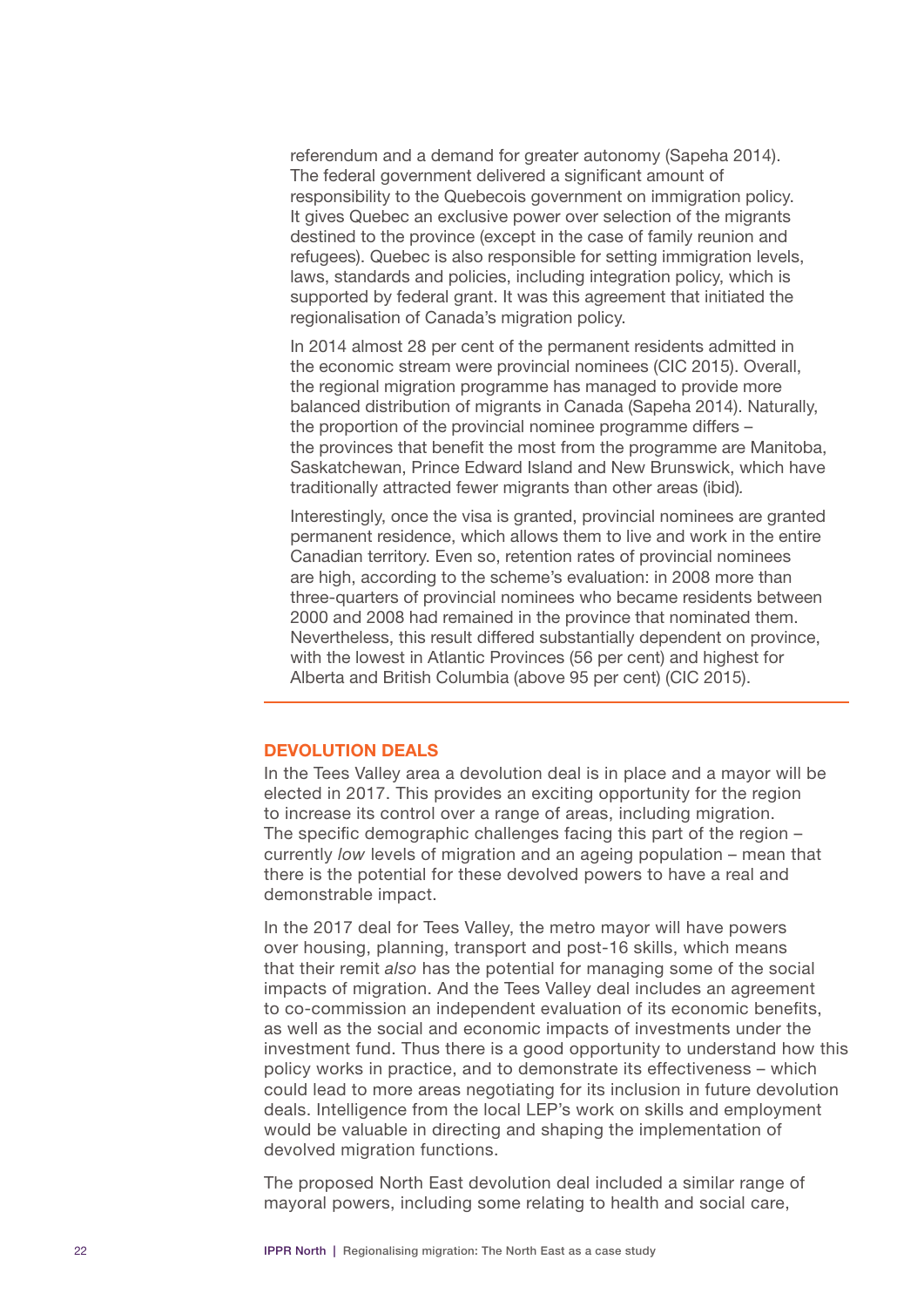<span id="page-24-0"></span>and involvement in the assessment of skills needs and provision. Thus a similar range of opportunities could be available in this region were a similar deal to be offered to a three-local authority 'North of the Tyne' grouping, or in the event (which at present seems unlikely) that something approaching the original deal were reactivated. Again, evidence of positive impacts in the Tees Valley area could be a catalyst for stakeholders in the North East to seek devolution of migration functions.

#### POST-BREXIT EU MIGRATION

The aftermath of Brexit means the UK is highly likely to develop a successor framework to EU free movement, which is likely to be more restrictive on migration, and low-skilled migration in particular. The risk of Brexit imposing more controls on firms' capacity to attract skilled workers should motivate local leaders to argue for greater powers to design a locally tailored migration policy. There are a number of options available and local leaders should push for as much local control as possible.

Other regions of the UK are pushing for a more regionally variegated approach to migration. This push has been catalysed by the Brexit vote in two regions that voted strongly Remain and already have a good degree of devolution: London and Scotland. The Scottish government has established a ministerial position to delineate a separate Scottish position on free movement, and there have been calls for a London visa (Waldron and Ali 2016). Particularities of the Northern Irish border with the Irish Republic mean there is increasing consideration of a bespoke Northern Irish immigration policy, to mitigate against the imposition of a so-called 'hard border' between the province and the republic.

#### A CASE FOR REGIONAL VISAS?

Finally, there is scope for Britain's national immigration system to become more sophisticated, so it can benefit areas within the North East as well as other regions of the country by issuing visas on a regional level. The approach would allow the region to take control at a local level. Historically, the concern with creating regional visas has been the difficulty in enforcement. An immigrant may apply through a regional visa, but after entering the UK move to areas such as London and the South East where unemployment is lower and job opportunities more numerous. Rightly, the government has historically been keen to avoid creating 'back doors' into the immigration system.

#### Box 4.2. Case study: regional migration in Australia

Regional migration schemes have been a longstanding part of the Australian immigration system, originally instituted to encourage a more balanced spread of migrants in response to different regional needs. The explicit objective is both to boost growth in less populated regions where migrants could spur economic growth, and to avoid excessive flows to the most popular destinations. Put differently, it is a tool of regional development policy through population management.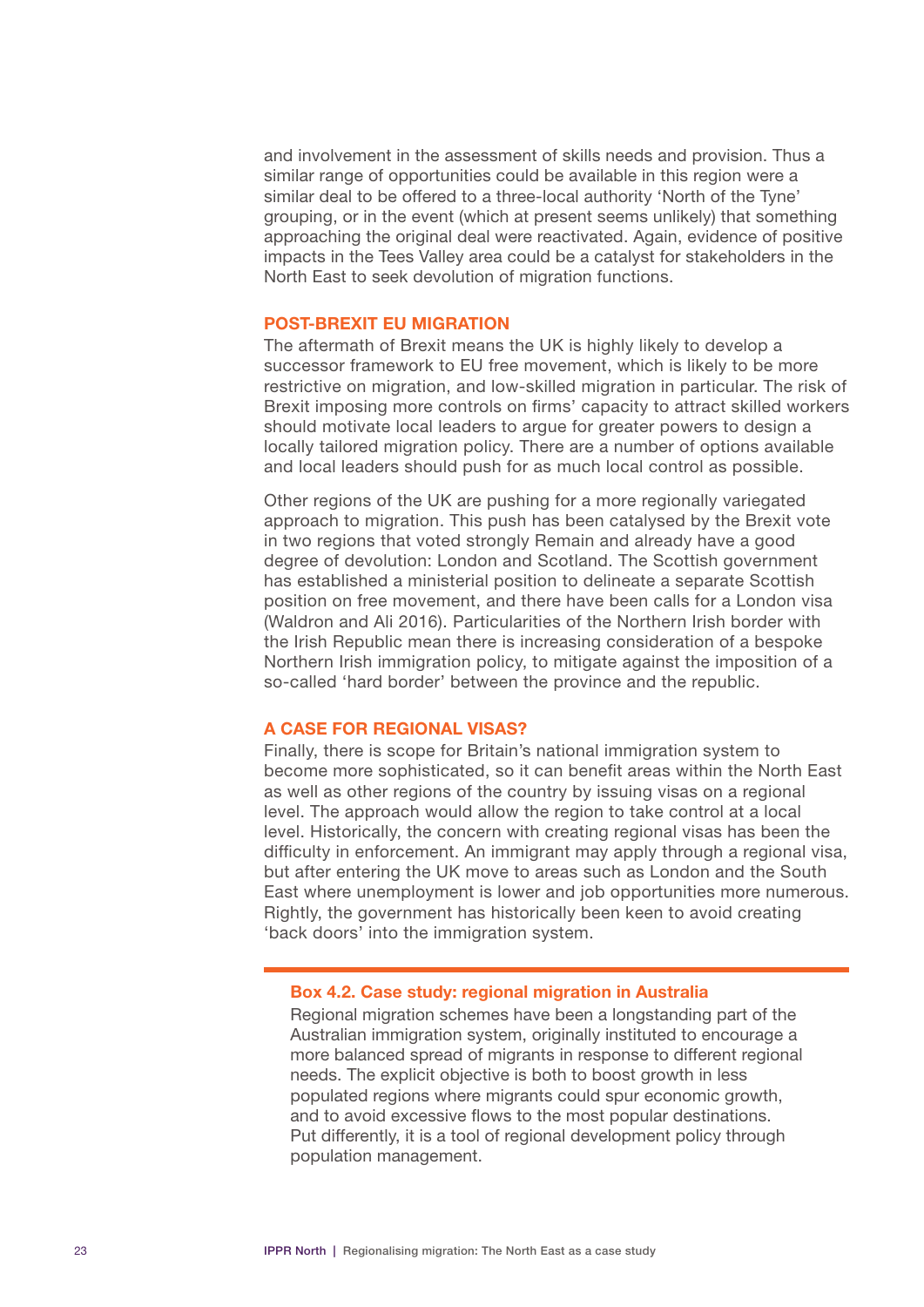Economic immigration for permanent residence splits into three streams – employer-sponsored, skilled migration and business and investment. For the first two, there is a regional sub-category with looser restrictions, to attract migrants to less populated areas. Overall, in 2015/16, regional programmes accounted for 22 per cent of the total skilled worker stream (DIBP 2016).

Under the employer-sponsored scheme, employers in designated areas can nominate residents. These individuals must be willing to settle and work in a specific state for at least two years. Employer-sponsored visas are permanent but can be cancelled if a migrant does not make a genuine effort to begin work with the nominating employer or does not remain in the position for the full two years. In 2015/16 over a quarter of employer-sponsored visas were granted under a regional scheme (ibid). It is worth noting that regional visas offer a route to large parts of Australia, not just the least populated areas; Perth and Adelaide, for example, fall within the scheme.

For skilled migration, application is conditional upon a state's invitation. A visa applicant registers interest in a specific area during online registration. Then applicants in regional schemes have to receive a state invitation. After obtaining it, they can apply for a visa. Regional visas are part of the points-based system: between five and 10 points out of the 60 required are awarded by the nominating state/territory, making the threshold slightly easier to meet than under the nationwide scheme. The federal government is responsible for assuring that all applicants must meet the basic requirements specified for the visa stream, as well as general conditions relating to health and good character that do not differ between regional and national schemes. A regional visa brings the obligation to live and work or study in the specified region for at least two years of the four for which the visa is granted. If a migrant then wishes to apply for a permanent visa, they must prove they have been resident in their allocated province for two years. Regional visas in Australia have become effective means by which short term, skilled migrants can make the transition to permanent residence. The proportion of visas issued to migrants already in the country is significantly higher for regional visas (the 'skilled regional' category) than it is for other routes in the points-based system. Regional visas help Australia's territories and states attract skilled migrants who want to make a life in Australia.

The business and investment visas are only available to those who have been nominated by state authorities, unless they have made a particularly significant investment (e.g. A\$5 million). In that case, a migrant can seek either regional or national nomination. Regionally-tied visas make up the vast majority of all business skills visa grants (96 per cent in 2009/10) (Phillips and Spinks 2012).

Regional migration programmes have allowed Australia to develop a more balanced intake of skilled migrants and foreign investors – from 1996/7 to 2010/11, the proportion of economic migrants going to Australia's less populated states/territories increased from 6 per cent to almost 16 per cent (Sapeha 2014). Nevertheless, the proportion of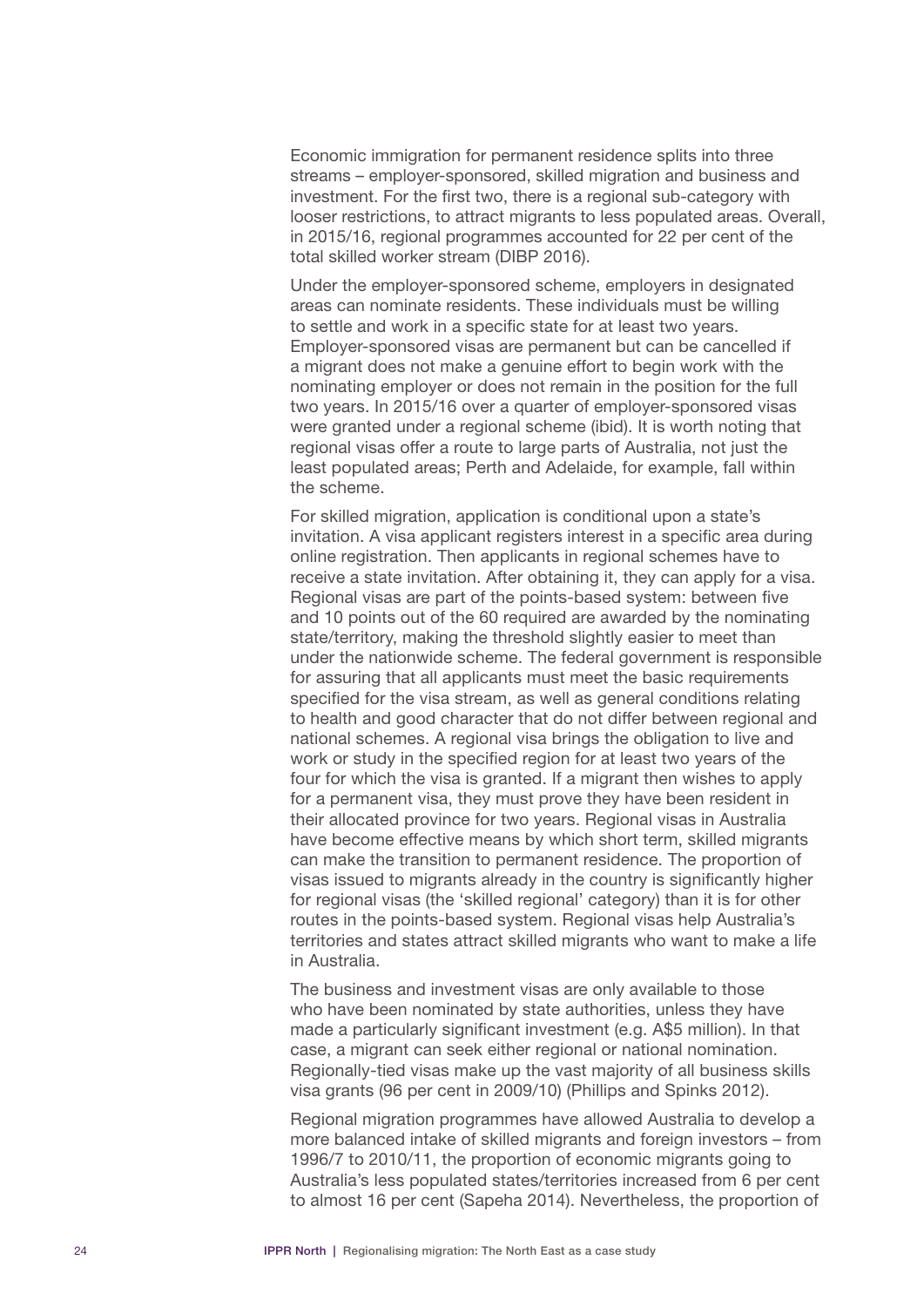<span id="page-26-0"></span>migrants settling in a region is smaller than the share of the migrant population in other regions (Regional Australia Institute 2016).

There is a lack of systematic evidence on the retention of migrants in regional areas (DIBP 2014). Available studies suggest that although the majority of migrants remain in designated areas after their visa requirements cease, a substantial number (around 35 per cent) move or plan to move (Wickramaarachchi and Butt 2014).

#### NEW OPPORTUNITIES FOR A REGIONAL APPROACH IN THE UK

While immigration has traditionally been a national-level competence exercised across the UK by the Home Office, recent developments in how the immigration system is administered offer new opportunities for a regionally tailored approach.

The new **Biometric Residence Card** significantly reduces the risk involved in the creation of regional visas. Recently introduced for all non-EEA nationals on a long-term visa, the credit card-sized document contains key information including the type and duration of the visa allowing an immigrant to be in the UK. It specifies whether or not the holder is able to work (and for students the number of hours' work permitted) and whether or not they are entitled to recourse to public funds (that is, state benefits). This means that a migrant is not given free rein to access the UK labour market: any restrictions on their right to work are clearly stated on the card. It would be a relatively simple innovation to add an element to the card that states that a migrant is only eligible to work in the North East region.

Furthermore, the government has progressively outsourced the enforcement of immigration controls to wider society as part of its drive to reduce irregular immigration. The onus is now on landlords, employers and banks to verify the immigration status of migrants. This means that landlords, employers and bank clerks across the country will, in the normal course of their duties, now verify immigration status. In some ways, this policy is flawed: it has led to perverse consequences and there are grounds to fear that it may cause discrimination (see Murray 2016).

Nonetheless, this administrative development offers new opportunities that could be leveraged by those advocating a more regional approach to immigration. If the Biometric Residence Card shows that a migrant is only permitted to work in the North East, and employers and landlords are responsible for verifying this, then there is a clear opportunity to develop a more regionally-specific migration pathway. Furthermore, national insurance number records or council tax data could be used to check that people are remaining in the region, on a spot-check basis by immigration enforcement officials. If a migrant is found not to be working in the region, in breach of their immigration conditions, the Home Office would have the power to revoke the visa.

The devolution of immigration functions to a region would be in the trend of recent policy development more generally. Government policy is moving towards devolving powers to local regions to enable them to select the policies that will most benefit them. For example, the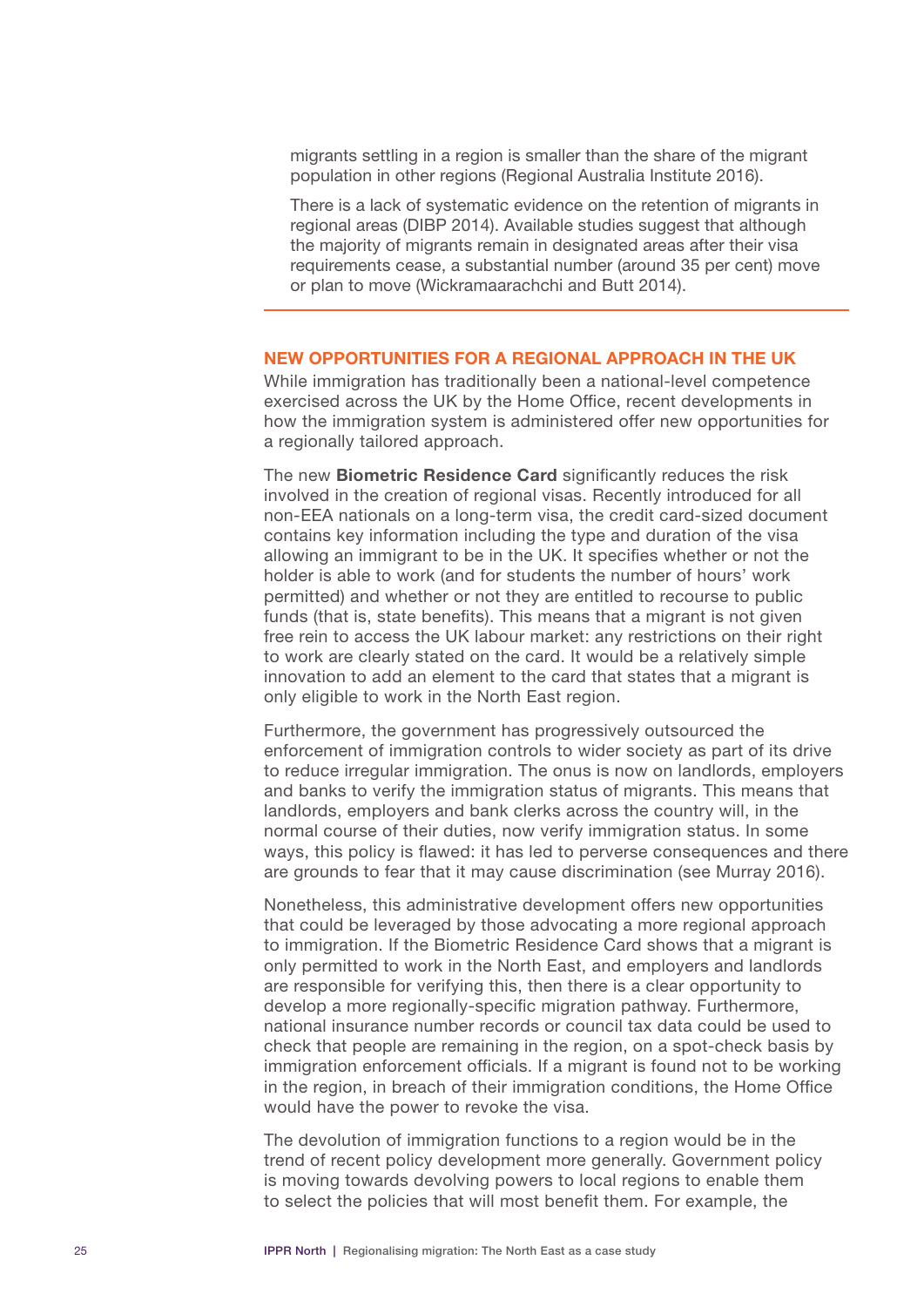<span id="page-27-0"></span>North East devolution deal requested that central government devolves powers that could help the local economy: the devolution of skills funding for example, to deliver enhanced apprenticeships and to meet skills gaps in growing sectors (HM Treasury and NECA 2016). Immigration should be an aspect of these strategies.

For a regionalised approach to immigration to work, it will require the active participation of both national and local policymakers and actors. From our conversations with Australian immigration experts, there were concerns that some regions had followed a 'set and forget' attitude to regional visas, where planning and responsibility had fallen through institutional gaps. To avoid this dynamic replicating, we recommend that policymaking prerogative and visa issuance powers remain entirely within the Home Office, but that a greater component of regional specificity is incorporated into the regime, as set out below.

To ensure a regionalised system works in practice, there should be a phased introduction period, where migrants issued with North East regional visas are required to register with the local authority at the beginning and end of their visa period, and any renewal should be explicitly contingent on being able to show continued residence in the region. The Home Office already has an immigration compliance and enforcement team in the North East, based in Newcastle. This office should receive extra funding to appoint an official at Higher Executive Officer/Senior Executive Officer level, responsible for the introduction and monitoring of the North East visas. This officer should have responsibility for liaising with relevant stakeholders (such as the LEP, local authority and universities), the UK Border Force and the Home Office's policy teams.

In the initial years, the Home Office may consider setting a cap on the number of North East visas issued. This would allow a tighter cohort for monitoring and evaluation. And it will ensure that the North East visa route does not become an unlimited, lower threshold entry route, but instead remains a small-scale, targeted scheme aimed at the specific economic and demographic issues in the region.

While parallels with Australia and Canada are useful and instructive, the reforms we propose here differ in one significant aspect. For immigration enforcement purposes, a migrant who had been issued with a North East visa would be in breach of the immigration rules if their place of residence or employment was outside the North East region. This would revoke their right to remain in the UK, make them eligible for removal and significantly impede any future applications for a UK visa.

#### RECOMMENDATIONS FOR A REGIONALISED APPROACH TO MIGRATION IN THE NORTH EAST

A more targeted, regionalised approach to migration would benefit the North East, and is possible. We make the following recommendations for how this could be done.

Recommendation 1: Create a North East post-study work visa We propose the introduction of a new visa to address the challenges facing the North East that migration could help tackle. A North East post-study work visa would only be open to international students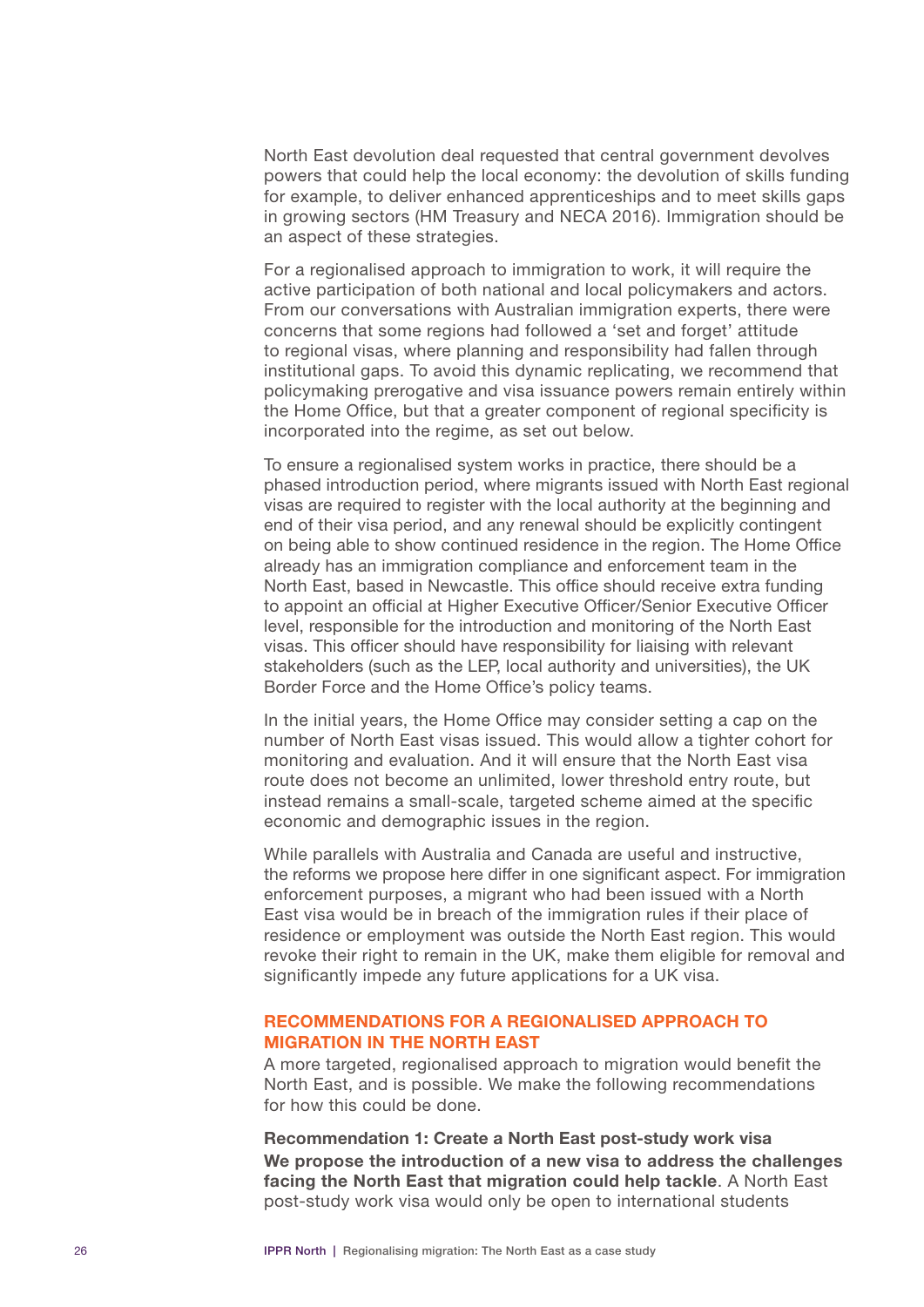graduating from North East universities to find work in areas where skilled domestic workers cannot be recruited. The introduction of a North East post-study work visa could clearly be administered through the Biometric Residence Permit to avoid creating a back door to the rest of the UK labour market. The card would clearly state the holder is only entitled to work in the North East. As with other immigration conditions, employers would be responsible for checking the visa status of their employees. The UK Border Force would be able to verify the visa was being correctly administered through intelligence leads and spot-checks on national insurance contributions. The visa would be eligible for two years after the completion of studies.

We propose that the local enterprise partnership be given the power to set which employment sectors the North East post-study work visa does and does not apply to. This power would fall within its remit of pushing the North East's regional economic strategy. The refreshing of the board's Strategic Economic Plan, currently underway, provides a good moment at which to convene stakeholders and explore employers' and stakeholders' appetites and concerns around exploring such a policy avenue.

Policies that facilitate the retention of international students have been applied in other countries – see Box 4.3 for examples.

#### Box 4.3. Example policies facilitating the retention of international students

Michigan, USA – In Michigan the state has focused on retaining international students trained in Michigan universities to build the local skills base. The Global Talent Retention Initiative of Southeast Michigan was launched to target the 16,000 international students studying in that part of the state, many of them in science and technology fields.

Germany – A new law has increased the length of time for which international students can remain while they find work. In addition, Germany has made it easier for international students to obtain permanent residency in the country (especially if they speak German).

Sweden – Students are allowed to remain and work in Sweden following graduation and since 2014 doctoral students have been able to qualify for permanent residence in Sweden if they have held a study permit there for four out of the past seven years.

Recommendation 2: Create a North East shortage occupation list We propose creating a regional shortage occupation list for the North East to reflect the specific needs of the region. This would also allow the region to attract workers who have the skills needed for local businesses. An advisory sub-committee of the Home Office's Migration Advisory (MAC) should be established to provide the MAC with a North-East-specific version of the national shortage occupation list (given that this independent body currently sets the UK-wide shortage occupation list). The shortage occupation list currently sets job titles,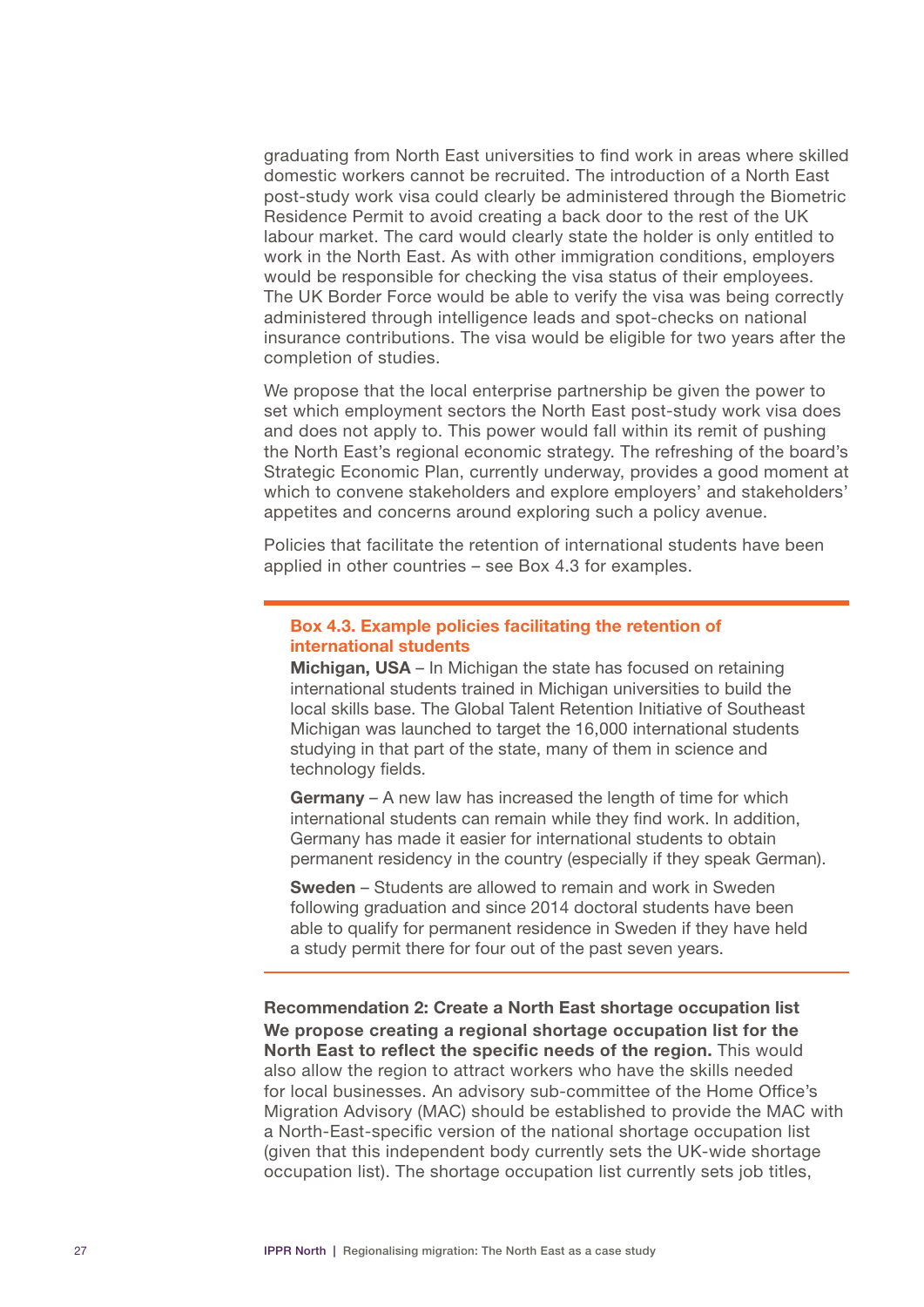specifications and salary thresholds that are excluded from the tier 2 skilled worker visa cap.

The current shortage occupation list is operated on a national basis. Given its historic lack of attractiveness to migrants, the North East is poorly placed to leverage the national list and attract the key migrants it needs to fill skills gaps. This leaves the region unacceptably impotent in the fight to boost growth, as it needs a job to be in shortage nationally, not just in the region. If the regional LEPs could agree a list of key skills or roles that are needed and judged to be job-multipliers, then the region should be able to submit a bespoke list to the Home Office's Migration Advisory Committee, justifying its decisions in terms of regional economic need. A migrant could then be granted a tier 2 visa that permits them only to be employed or to rent a property in the North East.

Again, this initiative has been replicated in other areas. In Scotland there is a shortage occupation list separate from the list for the rest of the UK (although it has rarely varied much from the Home Office's UK-wide version) and in Spain the shortage occupation lists are compiled separately for each region. In the US doctors who agree to work in designated 'health professional shortage areas' are able to obtain a visa with fewer restrictions.

#### Recommendation 3: Devolve tier 1 (investor) visas to the North East Combined Authority

Under current arrangements, investor visa applicants have to have £2 million to invest in the UK to qualify for a visa. This was raised from £1 million in 2014, following which there was a sharp decline in applications. In order to boost foreign investment in the region we recommend the government devolve the power to set monetary thresholds to the North East local enterprise partnership, so that the North East would be able to lower the threshold from £2m and encourage more foreign direct investment to the region.

We also recommend that the LEP should set the definition of 'investment' for the purposes of this visa. The LEP should be able to be more specific in defining what constitutes investment for this purpose, but should not make it more broad than the UK definition. This is to ensure that investment is properly targeted to support and complement the regional economic strategy, and also that it doesn't become a 'back door' to cheaper investor visas for the whole of the UK.

This would allow the North East to attract much needed investment to the region. Investor visas have been criticised for allowing millionaires to buy the right to remain in Britain through the acquisition of luxury properties in inner London. This would ensure investor visas worked for ordinary people in the North East. The local enterprise partnerships could set the terms for the investor visas, allowing local leaders to ensure they are in job-creating infrastructure investments.

Again, this is not a new idea and has been implemented in other countries. In Australia, investor visas are lower for those who apply through the regional route, and Australia-wide investor visas are only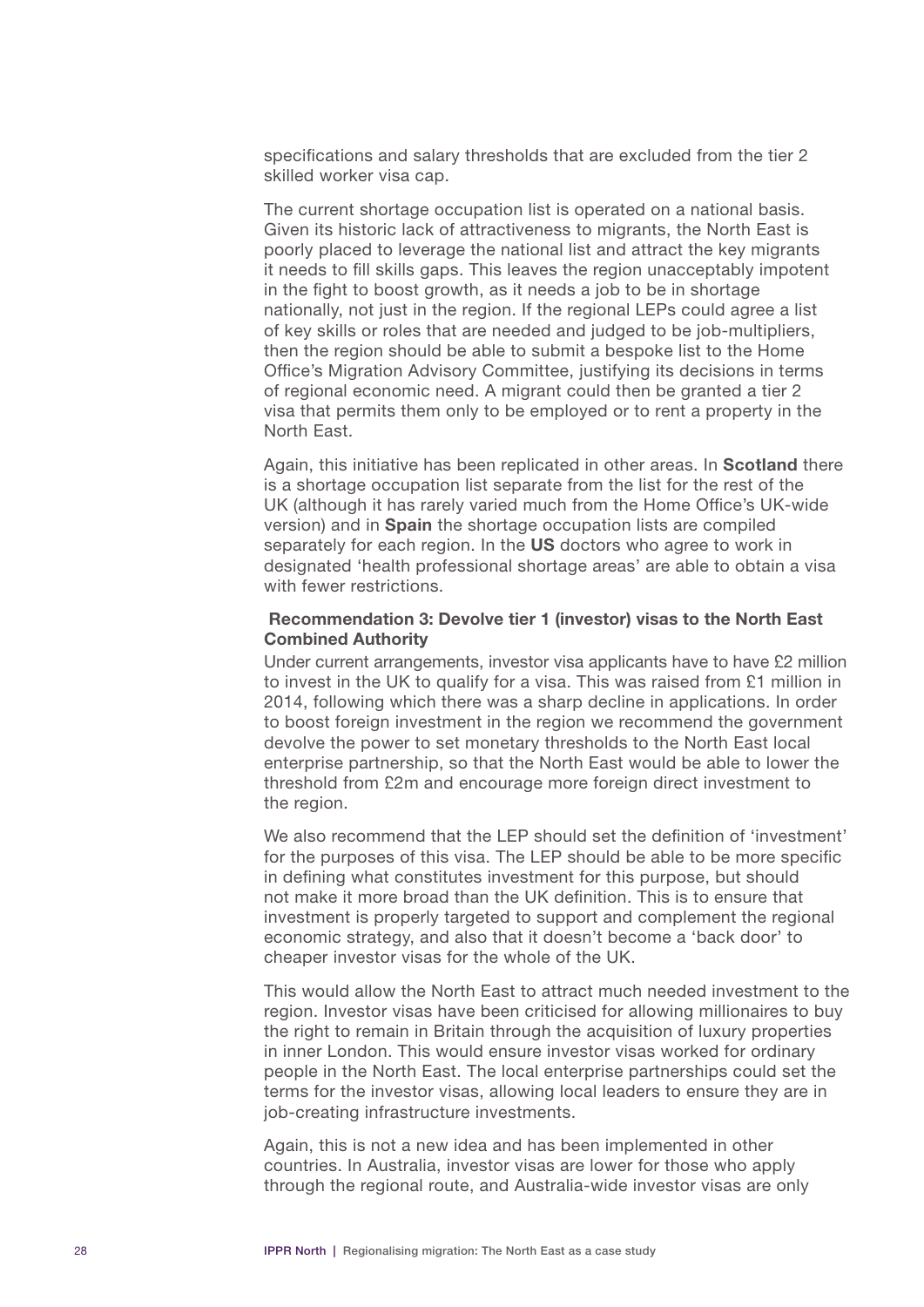available for those who make particularly significant investments (upwards of A\$5 million – see box 4.2). Box 4.4 describes some of the details from the US with regard to investment thresholds.

#### Box 4.4. Investor visa thresholds in the US

In the US, those individuals who want an investor visa face a lower investment amount threshold if they are willing to invest in certain geographical areas. The immigration programme 'Global Detroit' has also promoted the federal EB-5 visa programme, which allows foreign investors with their dependents into the country as legal residents if they bring financial resources (from US\$500,000 to 1 million) and start a company that employs at least 10 people. These visas are tied to designated regional centres throughout the country, of which there are six in Michigan.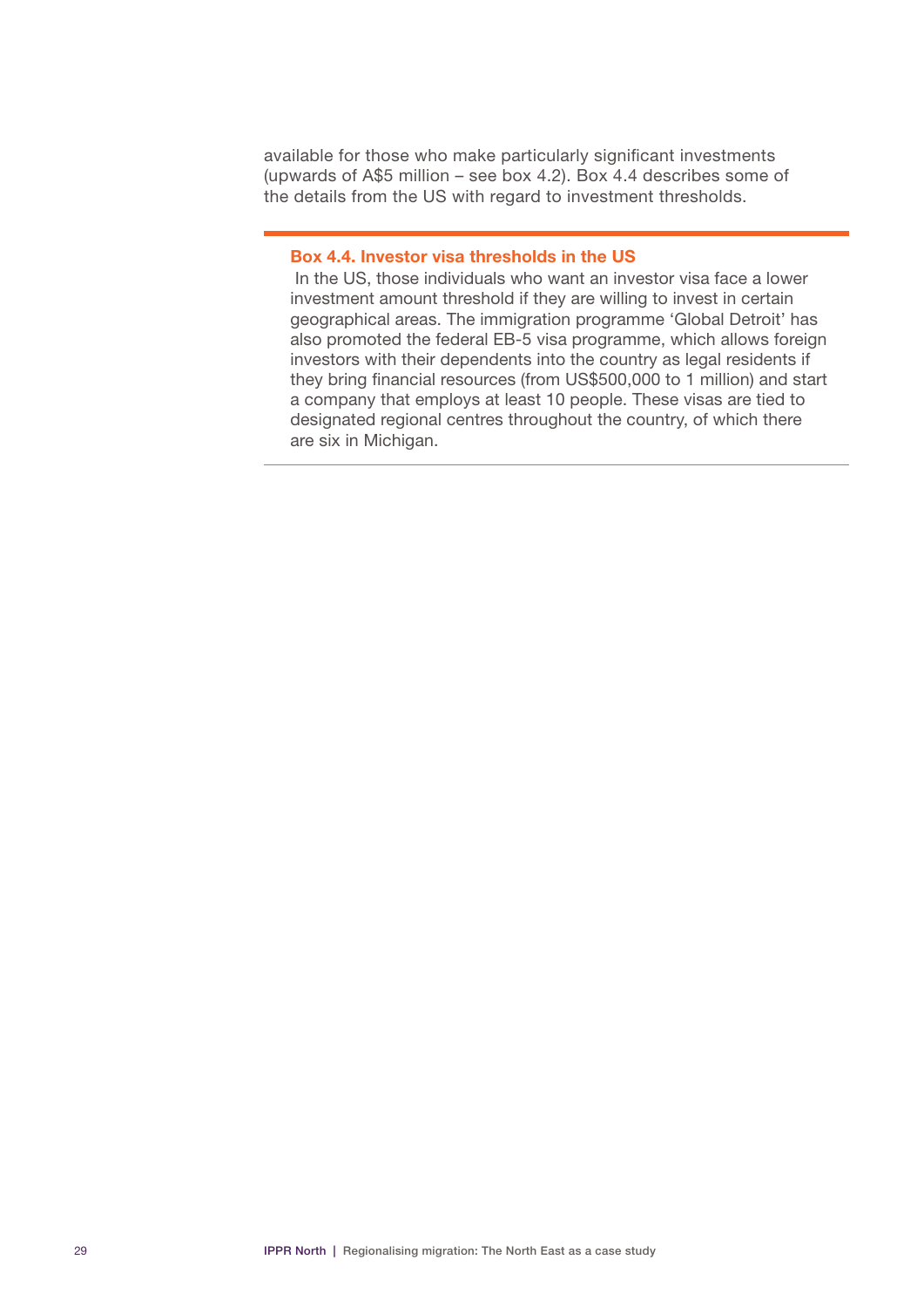### <span id="page-31-0"></span>5. HOW TO ADDRESS CONCERNS REGARDING INCREASING MIGRATION

Immigration is undoubtedly a sensitive political issue. The social change that comes with increasing migration flows can create social problems and increase tensions. This is particularly the case in high unemployment areas where migrants are perceived as reducing job opportunities for the existing population. The high 'leave' vote in the EU referendum by North East voters indicates some concerns over the impact of migration among the region's residents.

Previous IPPR research has indicted that areas with little history of migration are those that are most vulnerable to social tensions when migration levels pick up at speed (Griffith and Halej 2015). The North East is not a diverse region: 95.3 per cent of its residents described their ethnicity as 'white' in the last census (ONS 2011). Therefore, a change in the diversity in the area brought about by migration is likely to generate a reaction (either a visible reaction or not) from the community.

While a targeted approach to migration may bring economic demographic dividends to tackle the structural issues the region faces, policymakers should be fully aware of the risks to social cohesion. To leverage the potential of targeted, skilled migration, there is also a need for vigilance and responsiveness to the negative impacts on local labour market and community tensions. The impacts of migration, even in the small numbers that these suggested policy changes would bring, must be properly managed and its impacts dealt with strategically and sensitively by local actors, if social disruption is to be avoided.

Devolution deal supplement the tools local policymakers have to manage social tensions. It is therefore vital that policymakers take steps at the same time to foster community cohesion.

#### RECOMMENDATIONS FOR ACTIONS TO MANAGE SOCIAL TENSIONS

#### Recommendation 1: Improve employment prospects for the entire community

It would be short-sighted and to the detriment of the employment prospects of the resident population to rely on migrant workers without upskilling the resident population. IPPR has previously recommended that larger companies employing non-EU economic migrants should offer a commensurate number of training places for UK citizens (IPPR 2014).

The government is introducing an immigration skills charge for employers relying on migrant labour, which will fund training and apprenticeships.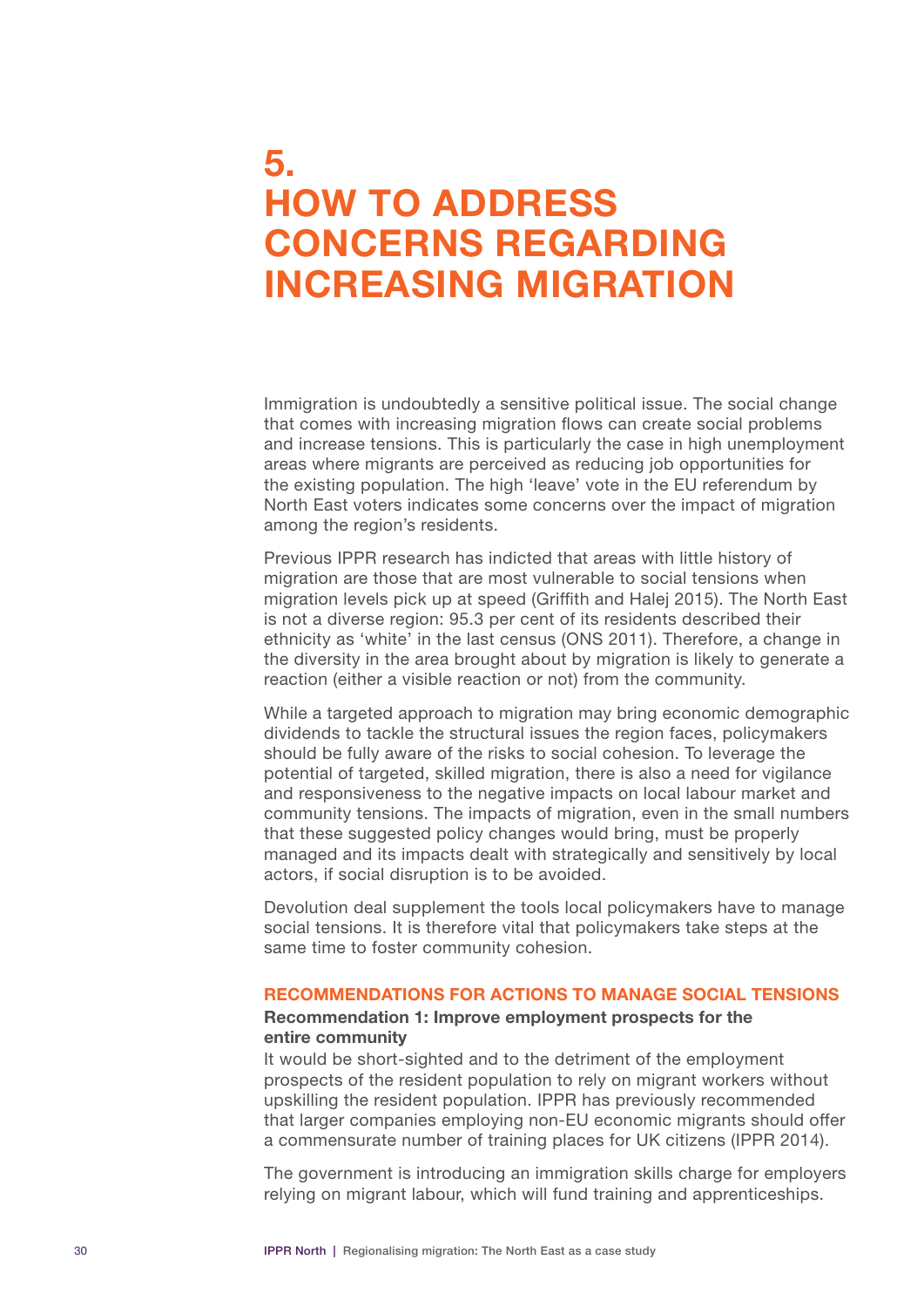IPPR has previously recommended that local authorities should be the body with responsibility for collecting this and deciding how the funds should be allocated (Griffith and Halej 2015). As power is devolved to the local level, policymakers and politicians should work to ensure that proper training of the domestic labour force is put in place. Were she to have oversight of the economic and commercial strategy for the whole region, a metro mayor would be well placed to judge where the skills gaps can be plugged by the local labour force, given that the North East already has a high proportion of apprenticeship-holders.

However, there are more muscular steps that local leaders can consider taking. Their primary aim should be to ensure that the existing population is not crowded out of the jobs market by migration and migrants' skills. What migration is brought to the North East should complement, rather than duplicate, the pre-existing labour force.

In order to achieve this, local authorities, the LEP or a putative combined authority should consider setting up a programme of 'affirmative action' for local residents. That could include ensuring that any jobs that are on the North East shortage occupation list must be advertised among the area's colleges and public and civic spaces before employers can search internationally for applicants. Employers who recruit large numbers of migrants through the schemes outlined above (for example, companies in which the ratio of migrant workers to UK residents<sup>3</sup> is more than 1:3) should be asked to pay a migrant employer levy, which can be used to fund courses to upskill local workers who fall just below the criteria for jobs that eventually go to migrants. Local employers should, in partnership with the LEP, disseminate information on their workforce planning with local schools and colleges, so that local people have a deeper sense of the skills that will be required.

To anticipate and head-off the problems that migration can cause for local communities, local policymakers should set up consultative forums – local immigration councils – that go to areas that have seen increases in immigration to hear local people's perceptions of how migration is impacting their communities. These should be done on a rolling basis, and should be solutions-focused. When evidence of tensions or unfairness in the system is raised, the appointed officer should be tasked with designing a range of potential solutions that can be put to local people in a deliberative, consultative fashion.

#### Recommendation 2: Tackle exploitation

Employers should not be allowed to use migrants as a source of cheap labour, as this can cause unfair competition for jobs, in turn stoking social tensions and creating longer-term imbalances in the economy. Employers in the North East should offer migrants the same wage as local job applicants and should not be able to use migrant labour to avoid paying the regional going rate for a job. In the Immigration Act 2016, the government increased the powers of the Gangmasters' Licensing Authority, which works to reduce labour market exploitation. As migration

<sup>3</sup> 'UK resident' means someone with either UK citizenship; permanent leave to remain (settled in Britain from outside the EU); under pre-Brexit rules, permanent settlement (an EU citizen who has been in the UK for five years or more under free movement rules); or someone in a family relationship to someone meeting these conditions.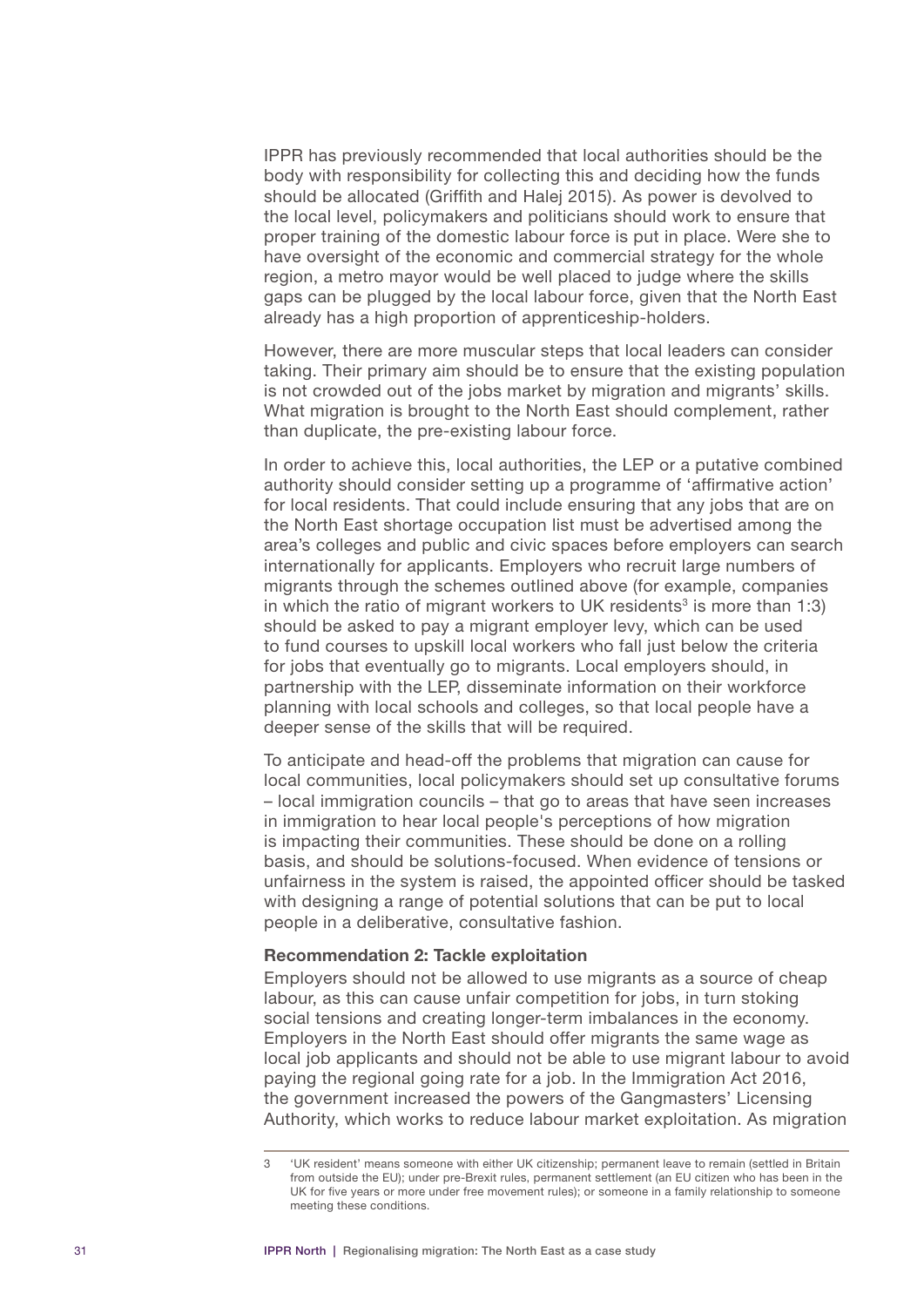to the region increases, local authorities should liaise closely with the Gangmasters' Licensing Authority to ensure there is tough enforcement of the immigration rules and that employers and criminal gangs who exploit migrant labour illegally are brought to justice.

#### Recommendation 3: Ensure appropriate service provision and accommodation for the entire community

Although migrants do not use public services any more than the host population (George et al 2011), it is important that possible pressures on public services are monitored. Therefore, the recommendations in this report should be delivered in partnership with local authorities and regional bodies, who will assess the capacity of the area and the pressures on services that may or may not be felt by the local communities.

In areas that experience rapid population increase, there may be a period of adjustment during which some services may need to expand. Previously the government administered a Migrant Impact Fund, which was paid through visas fees and given to areas to reduce pressure on public services. The Coalition government scrapped this fund, and in 2015 the Conservative party manifesto promised the creation of a 'controlling migration fund' (Conservative party 2015: 31). This should be used to address pressures on frontline public services caused by migration, including the enforcement of housing and labour market rules, in part in order to reduce problems of overcrowding and wage undercutting.

The majority of migrants live in the private rented sector and an increased demand for rental accommodation can result in higher rents (Perry 2012). Data suggests there are available houses in the region to absorb an increased population: Home Office statistics show that in 2014 there were some 9,207 long-term vacant dwellings in the North East (ONS 2016c). Nonetheless, amending housing allocation procedures and regulations regarding private landlords should be explored in geographical areas that want migrants to settle. Future immigration, and the associated impacts on housing, should be considered by local authorities' planning departments. Their role will be to create a vehicle for the delivery of the National Planning Policy Framework according to the specific needs of communities in the North East.

It would be beneficial for a regional body (such as the North East Regional Migration Partnership) to produce a report covering the numbers of migrants coming to the region and their characteristics, and the impacts of immigration on the local economy, public services and communities. This would be shared with central government, local authorities, regional bodies and charities to assist with service planning. A shorter version could be made available to the public.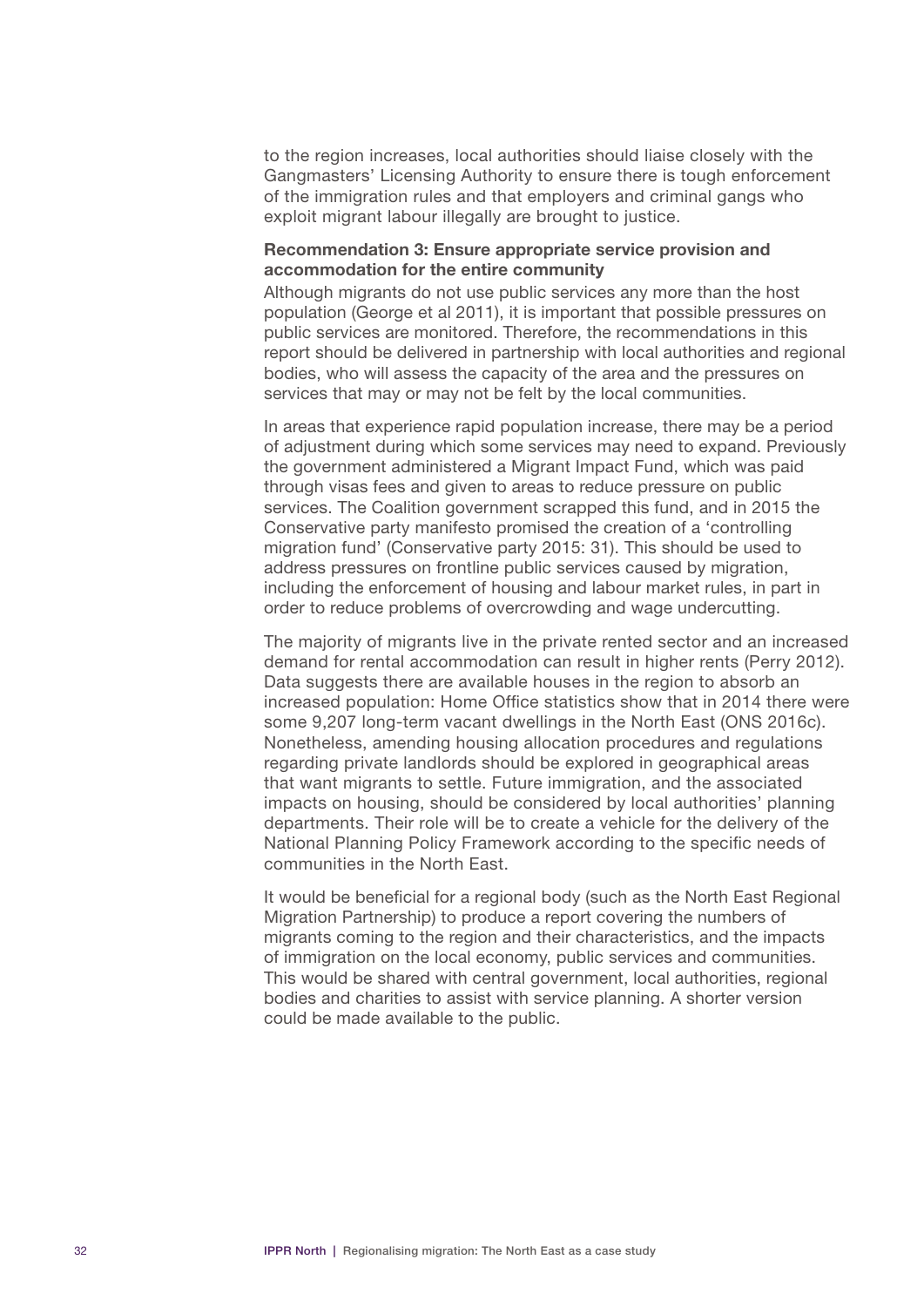## <span id="page-34-0"></span>REFERENCES

- Borjas J (1994) 'The Economics of Immigration', *Journal of Economic Literature* XXXII: 1667–1717
- Citizenship and Immigration Canada [CIC] (2015) *2015 Annual Report to the Parliament on Immigration*. [http://www.cic.gc.ca/englisH/resources/publications/annual](http://www.cic.gc.ca/englisH/resources/publications/annual-report-2015/index.asp)[report-2015/index.asp](http://www.cic.gc.ca/englisH/resources/publications/annual-report-2015/index.asp)
- Commission for Health and Social Care Integration in the North East [CfHSCINE] (2016) *Health and Wealth - Closing the Gap in the North East: Report of the North East Commission for Health and Social Care Integration*. [http://www.northeastca.gov.uk/](http://www.northeastca.gov.uk/sites/default/files/file_attachments/Health and Wealth Closing the Gap in the North East - Full Report.pdf) [sites/default/files/file\\_attachments/Health%20and%20Wealth%20Closing%20the%20](http://www.northeastca.gov.uk/sites/default/files/file_attachments/Health and Wealth Closing the Gap in the North East - Full Report.pdf) [Gap%20in%20the%20North%20East%20-%20Full%20Report.pdf](http://www.northeastca.gov.uk/sites/default/files/file_attachments/Health and Wealth Closing the Gap in the North East - Full Report.pdf)
- Conservative party (2015) *The Conservative Party Manifesto 2015*. [https://s3-eu-west-1.](https://s3-eu-west-1.amazonaws.com/manifesto2015/ConservativeManifesto2015.pdf) [amazonaws.com/manifesto2015/ConservativeManifesto2015.pdf](https://s3-eu-west-1.amazonaws.com/manifesto2015/ConservativeManifesto2015.pdf)
- Cox E and Raikes L (2015) *The state of the North 2015: Four tests for the northern powerhouse*, IPPR North. <http://www.ippr.org/publications/the-state-of-the-north-2015>
- Cox E, Raikes L, Carella L (2016) *The state of the North 2016: Building northern resilience in an era of global uncertainty*, IPPR North. [http://www.ippr.org/publications/the](http://www.ippr.org/publications/the-state-of-the-north-2016)[state-of-the-north-2016](http://www.ippr.org/publications/the-state-of-the-north-2016)
- Cracknell R (2010) *'The Ageing Population'*, in Mellows-Facer A (ed) *Key Issues for the New Parliament 2010*, House of Commons Library. [http://www.parliament.](http://www.parliament.uk/documents/commons/lib/research/key_issues/Key-Issues-The-ageing-population2007.pdf) [uk/documents/commons/lib/research/key\\_issues/Key-Issues-The-ageing](http://www.parliament.uk/documents/commons/lib/research/key_issues/Key-Issues-The-ageing-population2007.pdf)[population2007.pdf](http://www.parliament.uk/documents/commons/lib/research/key_issues/Key-Issues-The-ageing-population2007.pdf)
- Department for Immigration and Border Protection [DIBP] [Australia] (2014) 'Regional Initiatives'. <https://www.border.gov.au/Trav/Work/Regi>
- Department for Immigration and Border Protection [DIBP] [Australia] (2016) *2015–16 Migration Programme Report: Programme year to 30 June 2016*. [https://www.border.gov.au/](https://www.border.gov.au/ReportsandPublications/Documents/statistics/2015-16-migration-programme-report.pdf) [ReportsandPublications/Documents/statistics/2015-16-migration-programme-report.pdf](https://www.border.gov.au/ReportsandPublications/Documents/statistics/2015-16-migration-programme-report.pdf)
- George A, Meadows P, Metcalf H and Rolfe H (2011) 'Impact of migration on the consumption of education and children's services and the consumption of health services, social care and social services', National Institute of Economic and Social Research
- Griffith P and Halej J (2015) *Trajectory and transience: Understanding and addressing the pressures of migration on communities*, IPPR. [http://www.ippr.org/publications/](http://www.ippr.org/publications/trajectory-and-transience-understanding-and-addressing-the-pressures-of-migration-on-communities) [trajectory-and-transience-understanding-and-addressing-the-pressures-of-migration](http://www.ippr.org/publications/trajectory-and-transience-understanding-and-addressing-the-pressures-of-migration-on-communities)[on-communities](http://www.ippr.org/publications/trajectory-and-transience-understanding-and-addressing-the-pressures-of-migration-on-communities)
- Guardian Datablog (2011) 'Wages throughout the country: how does your area compare? A map of wages throughout the country shows how areas compare on the pay front', *Guardian*, 24 November 2011. [https://www.theguardian.com/news/datablog/2011/](https://www.theguardian.com/news/datablog/2011/nov/24/wages-britain-ashe-mapped) [nov/24/wages-britain-ashe-mapped](https://www.theguardian.com/news/datablog/2011/nov/24/wages-britain-ashe-mapped)
- Higher Education Statistics Agency [HESA] (2016a) 'HE student by HE provider, level of study, mode of study and domicile 2014/15', part of 'Higher education student enrolments and qualifications obtained at higher education providers in the United Kingdom 2014/15', statistical first release SFR224. [https://www.hesa.ac.uk/](https://www.hesa.ac.uk/news/14-01-2016/sfr224-enrolments-and-qualifications) [news/14-01-2016/sfr224-enrolments-and-qualifications](https://www.hesa.ac.uk/news/14-01-2016/sfr224-enrolments-and-qualifications)
- Higher Education Statistics Agency [HESA] (2016b) 'HE student enrolments by HE provider, level of study, mode of study and domicile 2014/15', dataset, part of 'Higher education student enrolments and qualifications obtained at higher education providers in the United Kingdom 2014/15', statistical first release SFR224. [https://www.hesa.ac.uk/](https://www.hesa.ac.uk/news/14-01-2016/sfr224-enrolments-and-qualifications) [news/14-01-2016/sfr224-enrolments-and-qualifications](https://www.hesa.ac.uk/news/14-01-2016/sfr224-enrolments-and-qualifications)
- HM Treasury and North East Combined Authority [NECA] (2016) 'North East Devolution Agreement.' [https://www.gov.uk/government/uploads/system/uploads/attachment\\_](https://www.gov.uk/government/uploads/system/uploads/attachment_data/file/472187/102915_DEVOLUTION_TO_THE_NORTH_EAST_signed_pdf.pdf) [data/file/472187/102915\\_DEVOLUTION\\_TO\\_THE\\_NORTH\\_EAST\\_signed\\_pdf.pdf](https://www.gov.uk/government/uploads/system/uploads/attachment_data/file/472187/102915_DEVOLUTION_TO_THE_NORTH_EAST_signed_pdf.pdf)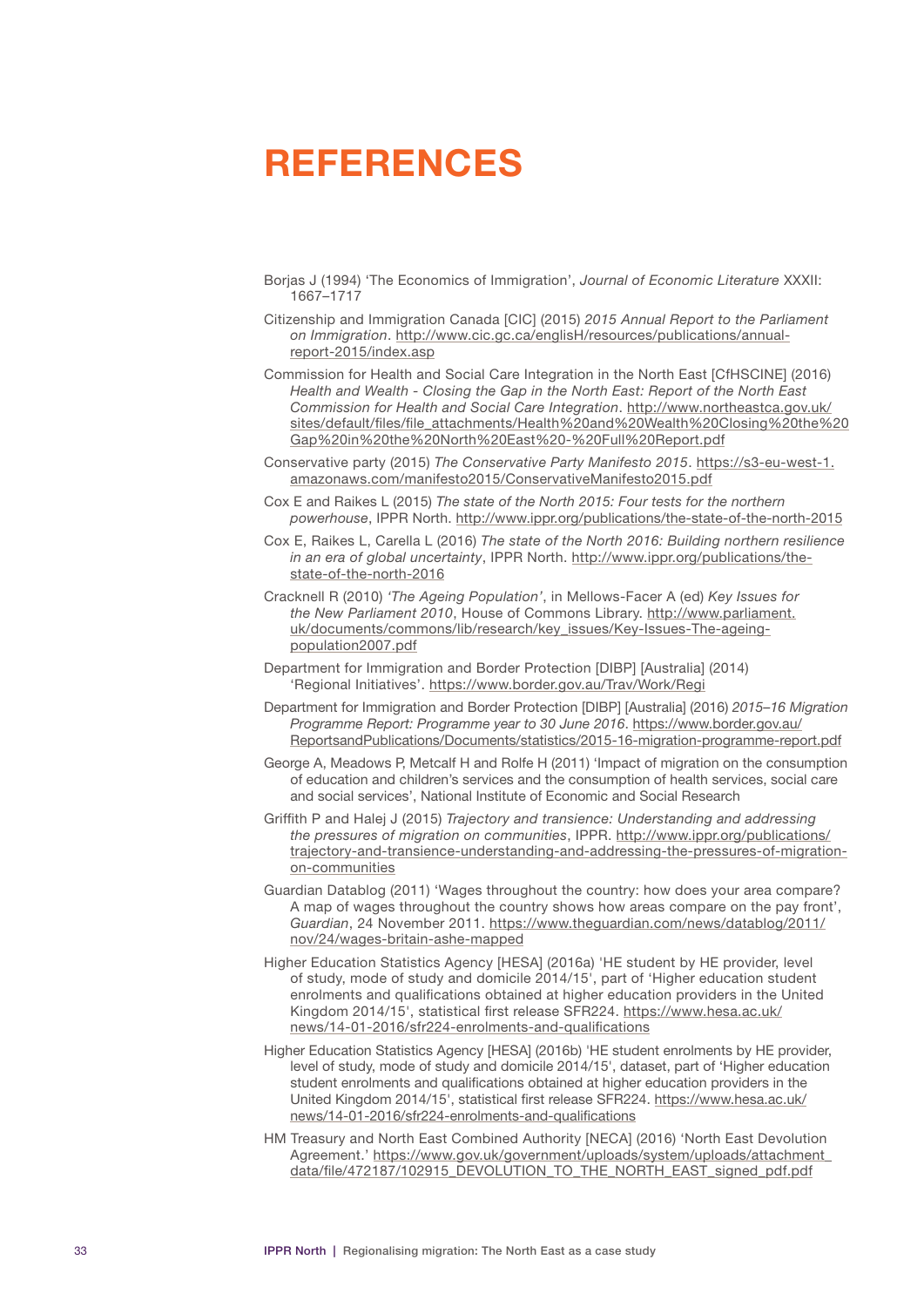- Holehouse M (2015) 'End of 2.4 children, as Britain has biggest families in Europe', *Telegraph*, 16 August 2015. [http://www.telegraph.co.uk/news/uknews/immigration/11806379/End](http://www.telegraph.co.uk/news/uknews/immigration/11806379/End-of-2.4-children-as-Britain-has-biggest-families-in-Europe.html)[of-2.4-children-as-Britain-has-biggest-families-in-Europe.html](http://www.telegraph.co.uk/news/uknews/immigration/11806379/End-of-2.4-children-as-Britain-has-biggest-families-in-Europe.html)
- House of Commons Library [HoCL] (2016) 'Policy on the dispersal of asylum seekers'. <http://researchbriefings.parliament.uk/ResearchBriefing/Summary/CDP-2016-0095>
- Hunt J and Gauthier-Loiselle M (2008) 'How Much Does Immigration Boost Innovation?', working paper 14312, National Bureau of Economic Research. [http://www.nber.org/](http://www.nber.org/papers/w14312) [papers/w14312](http://www.nber.org/papers/w14312)
- Institute for Public Policy Research [IPPR] (2014) *A fair deal on migration for the UK*. <http://www.ippr.org/publications/a-fair-deal-on-migration-for-the-uk>
- Morris M, Murray C and Murphy S (2016) *Destination education: Reforming migration policy on international students to grow the UK's vital education exports*, IPPR. <http://www.ippr.org/publications/destination-education>
- Murray C (2016) *Becoming one of us: Reforming the UK's citizenship system for a competitive, post-Brexit world*, IPPR. <http://www.ippr.org/publications/becoming-one-of-us>
- Nathan M (2011) 'Ethnic Inventors, Diversity and Innovation in the UK: Evidence from Patents Microdata', discussion paper 0092, Spatial Economics Research Centre, London School of Economics and Political Science
- New American Economy (2011) *Patent Pending: How Immigrants Are Reinventing The American Economy*. [http://www.renewoureconomy.org/research/patent-pending-how](http://www.renewoureconomy.org/research/patent-pending-how-immigrants-are-reinventing-the-american-economy-2/)[immigrants-are-reinventing-the-american-economy-2/](http://www.renewoureconomy.org/research/patent-pending-how-immigrants-are-reinventing-the-american-economy-2/)
- Nickell S and Saleheen J (2015) 'The impact of immigration on occupational wages: evidence from Britain', staff working paper no. 574, Bank of England. [http://www.bankofengland.](http://www.bankofengland.co.uk/research/Documents/workingpapers/2015/swp574.pdf) [co.uk/research/Documents/workingpapers/2015/swp574.pdf](http://www.bankofengland.co.uk/research/Documents/workingpapers/2015/swp574.pdf)
- North East Local Enterprise Partnership [NELEP] (2014) *More and Better Jobs: The North East Strategic Economic Plan*. [https://www.lepnetwork.net/modules/](https://www.lepnetwork.net/modules/downloads/download.php?file_name=28) [downloads/download.php?file\\_name=28](https://www.lepnetwork.net/modules/downloads/download.php?file_name=28)
- Office for National Statistics [ONS] (no date) Census data, 2001 and 2011, dataset, accessed via Neighbourhood Statistics. [http://www.neighbourhood.statistics.gov.uk/](http://www.neighbourhood.statistics.gov.uk/dissemination/) [dissemination/](http://www.neighbourhood.statistics.gov.uk/dissemination/)
- Office for National Statistics [ONS] (2016a) 'Population estimates for UK, England and Wales, Scotland and Northern Ireland: mid-2015'. [https://www.ons.gov.uk/](https://www.ons.gov.uk/peoplepopulationandcommunity/populationandmigration/populationestimates/bulletins/annualmidyearpopulationestimates/latest) [peoplepopulationandcommunity/populationandmigration/populationestimates/](https://www.ons.gov.uk/peoplepopulationandcommunity/populationandmigration/populationestimates/bulletins/annualmidyearpopulationestimates/latest) [bulletins/annualmidyearpopulationestimates/latest](https://www.ons.gov.uk/peoplepopulationandcommunity/populationandmigration/populationestimates/bulletins/annualmidyearpopulationestimates/latest)
- Office for National Statistics [ONS] (2016b) 'Annual Survey of Hours and Earnings: 2016 provisional results'. [https://www.ons.gov.uk/employmentandlabourmarket/](https://www.ons.gov.uk/employmentandlabourmarket/peopleinwork/earningsandworkinghours/bulletins/annualsurveyofhoursandearnings/2016provisionalresults) [peopleinwork/earningsandworkinghours/bulletins/annualsurveyofhoursandearning](https://www.ons.gov.uk/employmentandlabourmarket/peopleinwork/earningsandworkinghours/bulletins/annualsurveyofhoursandearnings/2016provisionalresults) [s/2016provisionalresults](https://www.ons.gov.uk/employmentandlabourmarket/peopleinwork/earningsandworkinghours/bulletins/annualsurveyofhoursandearnings/2016provisionalresults)
- Office for National Statistics [ONS] (2016c) 'Vacant dwellings', dataset. [https://data.gov.uk/](https://data.gov.uk/dataset/vacant_dwellings) [dataset/vacant\\_dwellings](https://data.gov.uk/dataset/vacant_dwellings)
- Office for National Statistics [ONS] (2017) 'Regional labour market statistics in the UK, Jan 2017'. [https://www.ons.gov.uk/employmentandlabourmarket/peopleinwork/](https://www.ons.gov.uk/employmentandlabourmarket/peopleinwork/employmentandemployeetypes/bulletins/regionallabourmarket/jan2017#summary-of-latest-regional-labour-market-statistics) [employmentandemployeetypes/bulletins/regionallabourmarket/jan2017#summary-of](https://www.ons.gov.uk/employmentandlabourmarket/peopleinwork/employmentandemployeetypes/bulletins/regionallabourmarket/jan2017#summary-of-latest-regional-labour-market-statistics)[latest-regional-labour-market-statistics](https://www.ons.gov.uk/employmentandlabourmarket/peopleinwork/employmentandemployeetypes/bulletins/regionallabourmarket/jan2017#summary-of-latest-regional-labour-market-statistics)
- Ottaviano G, Peri G and Wright G (2015) 'We have been overlooking the relationship between immigration and international trade in services', blog, 18 November 2015. <http://blogs.lse.ac.uk/politicsandpolicy/immigration-trade-and-productivity-in-services/>
- Ottaviano G, Peri G and Wright G (2016) 'Immigration, Trade and Productivity in Services: Evidence from UK Firms', CEP discussion paper no. 1353, revised June 2016, Centre for Economic Performance.<http://cep.lse.ac.uk/pubs/download/dp1353.pdf>
- Perry J (2012) 'UK migrants and the private rented sector: A policy and practice report from the Housing and Migration Network', Joseph Rowntree Foundation. [http://www.cih.org/resources/PDF/Policy%20free%20download%20pdfs/migrants](http://www.cih.org/resources/PDF/Policy free download pdfs/migrants-private-rental-sector-full.pdf)[private-rental-sector-full.pdf](http://www.cih.org/resources/PDF/Policy free download pdfs/migrants-private-rental-sector-full.pdf)
- Phillips J and Spinks H (2012) *Skilled migration: temporary and permanent flows to Australia,* Parliament of Australia. [http://www.aph.gov.au/About\\_Parliament/](http://www.aph.gov.au/About_Parliament/Parliamentary_Departments/Parliamentary_Library/pubs/BN/2012-2013/SkilledMigration) [Parliamentary\\_Departments/Parliamentary\\_Library/pubs/BN/2012-2013/](http://www.aph.gov.au/About_Parliament/Parliamentary_Departments/Parliamentary_Library/pubs/BN/2012-2013/SkilledMigration) **[SkilledMigration](http://www.aph.gov.au/About_Parliament/Parliamentary_Departments/Parliamentary_Library/pubs/BN/2012-2013/SkilledMigration)**